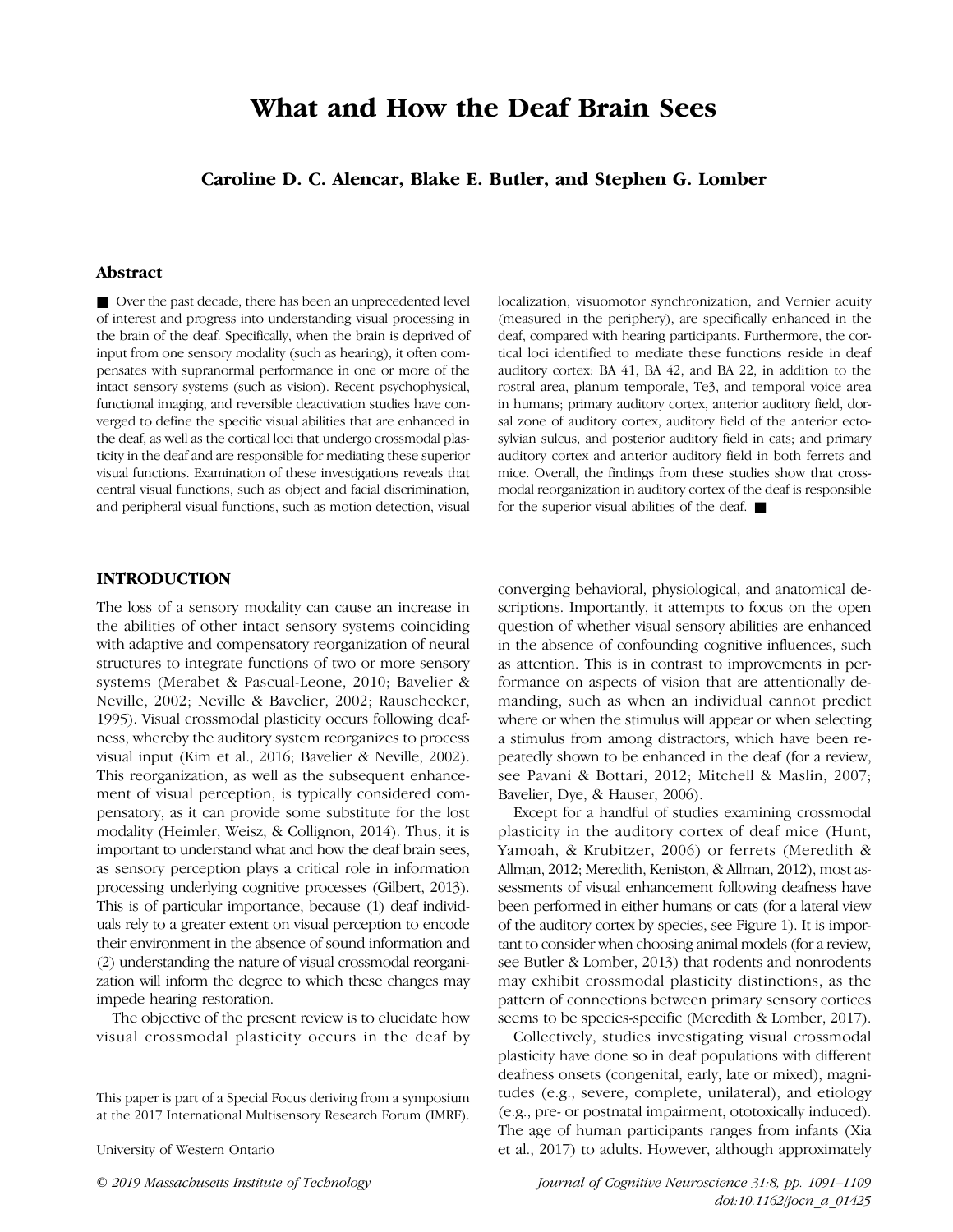

Figure 1. Shadow showing a lateral view of the left auditory cortex in (A) human, (B) cat, (C) ferret, and (D) mouse. The scale represents 2 cm for the human brain and 1 cm for the other brains.

one third of people over 65 years are affected by disabling hearing loss (World Health Organization [WHO], 2013), no study has investigated visual crossmodal plasticity following hearing loss in older adults. The studies considered in this review employed methodologies including psychophysics, neuroimaging, and electrophysiology.

# IMPORTANCE OF UNDERSTANDING HEARING LOSS

Hearing loss is the most prevalent sensory disability in humans and represents one of the most common neurological disorders (WHO, 2013). There are approximately 360 million people in the world with disabling to profound hearing loss (i.e., 5.3% of the world's population), including 32 million children (WHO, 2017). Disabling hearing loss refers to hearing loss greater than 40 dB in the better hearing ear (WHO, 2013), whereas profound hearing loss or deafness refers to deficit of more than 81 dB in both ears (Morton, 1991). In addition, unaddressed hearing loss poses an annual global cost of 750 billion international dollars<sup>1</sup> (WHO, 2017). In addition to the staggering socioeconomic impact of deafness (Berryman et al., 2006), studies have also revealed very

interesting consequences of the neural reorganization that arises as a result of profound deafness.

# WHAT VISUAL ABILITIES ARE ENHANCED IN THE DEAF?

# Human Psychophysics

In 2006, Bavelier and colleagues published an examination of all the human psychophysical studies that considered the visual abilities of the deaf (Bavelier et al., 2006). This exciting meta-analysis of the literature revealed that the deaf do not have a general visual enhancement, as they were similar to those with normal hearing with regard to motion direction discrimination (Bosworth & Dobkins, 1999, 2002), motion velocity detection (Brozinsky & Bavelier, 2004), visual temporal discrimination in the central visual field (Poizner & Tallal, 1987; Mills, 1985; Bross & Sauerwein, 1980), brightness discrimination (Bross, 1979), and contrast sensitivity both in the central (Finney & Dobkins, 2001; Stevens & Neville, 2006) and peripheral visual fields (Finney & Dobkins, 2001). In addition to the studies reviewed, it has been confirmed that deaf and hearing individuals also have similar abilities to discriminate direction of motion (Hauthal, Sandmann, Debener, & Thorne, 2013) and that they show similar performance in orientation and facial discrimination tasks (Parasnis, Samar, Bettger, & Sathe, 1996). Rather than a general effect, Bavelier et al. (2006) concluded that the deaf have supranormal visual abilities only under conditions of attentional demand, as when asked to detect the direction of motion of a peripheral target at an attended location or to detect peripheral or moving stimuli that require attentional selection. The deaf also outperform those with normal hearing on visuomotor synchronization tasks where individuals are instructed to tap in synchrony with visual flashes (Iversen, Patel, Nicodemus, & Emmorey, 2015). The review of Bavelier et al. (2006) directed a spotlight on the visual abilities of the deaf; however, in the last decade, several studies contradicting their viewpoint have shown enhancements of visual sensory ability without attentional modulation in the deaf (Megreya & Bindemann, 2017; Smittenaar, MacSweeney, Sereno, & Schwarzkopf, 2016; Shiell, Champoux, & Zatorre, 2014; Codina, Buckley, Port, & Pascalis, 2011; Stevens & Neville, 2006; see Table 1).

Deaf adults routinely show enhanced visual performance compared with age-matched hearing controls for the localization of stimuli presented in the periphery of the visual field (Smittenaar et al., 2016; Codina et al., 2011; Stevens & Neville, 2006; Brozinsky & Bavelier, 2004; Bosworth & Dobkins, 2002; Bavelier et al., 2001). Interestingly, whereas deaf individuals display a bias for better performance in the peripheral field than the central field, hearing controls and hearing signers (hearing participants who are fluent in sign language) display the opposite trend (Bavelier et al., 2001). These localization paradigms suggest that the deaf have better visual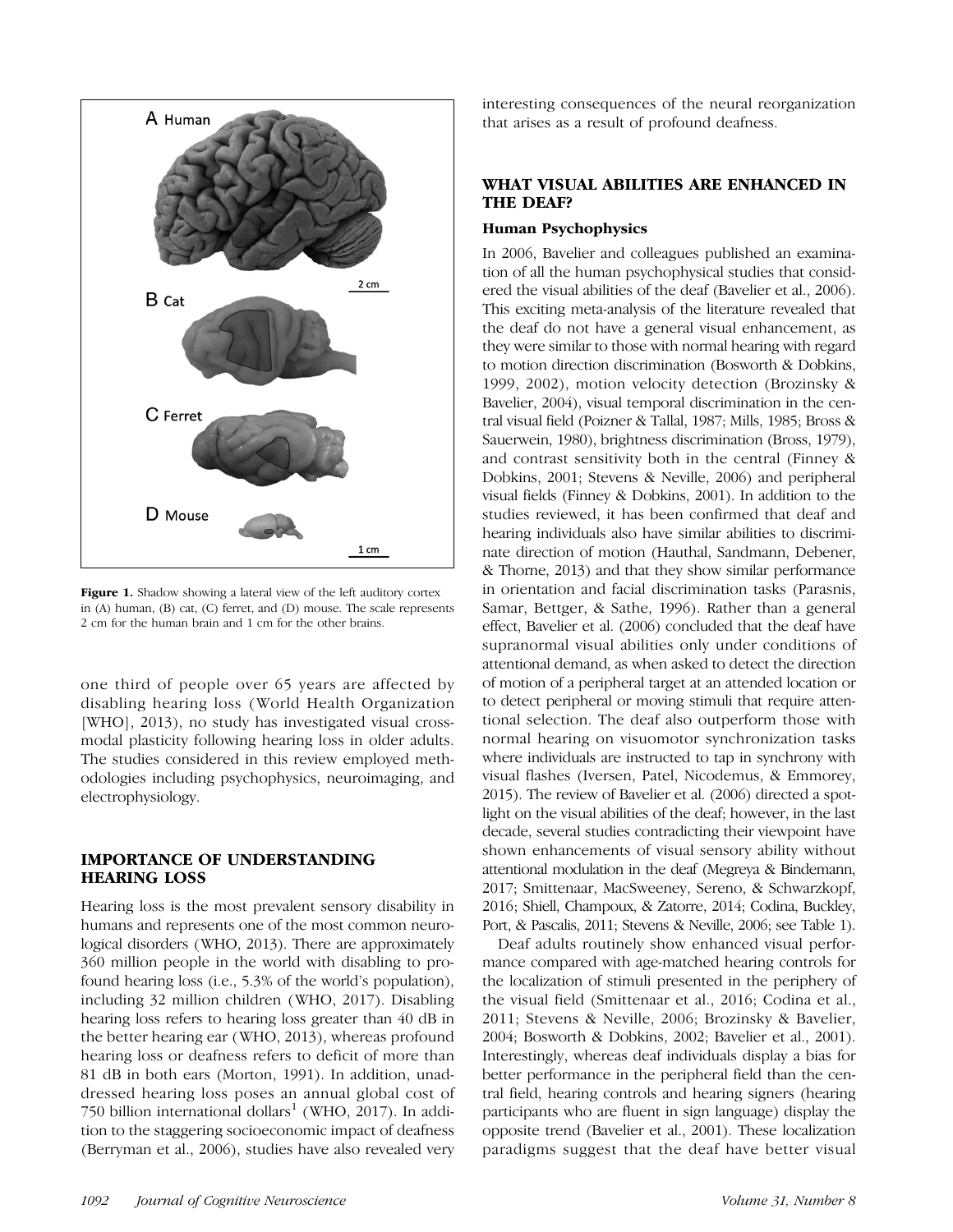| Tasks               | <b>Species</b> | Sample                                                               | Deafness Onset | Ś,<br>$\vee$<br>Results p                                                                                                                                                                                                                     | Author(s)                     |
|---------------------|----------------|----------------------------------------------------------------------|----------------|-----------------------------------------------------------------------------------------------------------------------------------------------------------------------------------------------------------------------------------------------|-------------------------------|
| Motion detection    | Human          | 20 hearing adults<br>16 Deaf and                                     | Mixed          | The deaf were better<br>than the controls                                                                                                                                                                                                     | Stevens and Neville (2014)    |
|                     | Human          | 13 hearing adults<br>13 Deaf and                                     | Not informed   | The deaf were better than controls                                                                                                                                                                                                            | Stevens et al. (2006)         |
|                     | Cat            | 3 Deaf and 3 hearing                                                 | Congenital     | The deaf were better<br>than the controls                                                                                                                                                                                                     | Lomber et al. (2010)          |
|                     | Cat            | 3 Deaf and 3 hearing                                                 | Congenital     | The deaf were better<br>than the controls                                                                                                                                                                                                     | Lomber et al. (2011)          |
| Motion direction    | Human          | 15 hearing adults<br>9 Deaf and                                      | Mixed          | visual field advantage<br>The deaf showed right                                                                                                                                                                                               | Bosworth and Dobkins (1999)   |
|                     | Human          | 25 hearing adults<br>16 Deaf and                                     | Mixed          | visual field and peripheral<br>advantages. The hearing<br>showed left visual field<br>The deaf showed right<br>advantage                                                                                                                      | Bosworth and Dobkins (2002)   |
|                     | Human          | 19 hearing adults<br>19 Deaf and                                     | Mixed          |                                                                                                                                                                                                                                               | Hauthal et al. (2013)         |
|                     | Cat            | 3 Deaf and 3 hearing                                                 | Congenital     |                                                                                                                                                                                                                                               | Lomber et al. (2010)          |
| Motion velocity     | Human          | 12 hearing adults<br>12 Deaf and                                     | Not Informed   | field and peripheral advantages<br>The deaf showed right visual                                                                                                                                                                               | Brozinsky and Bavelier (2004) |
|                     | Cat            | 3 Deaf and 3 hearing                                                 | Congenital     |                                                                                                                                                                                                                                               | Lomber et al. (2010)          |
| Visual localization | Human          | children; 17 deaf and<br>25 Deaf and 64 hearing<br>18 hearing adults | Mixed          | the periphery. Deaf adolescents<br>periphery. Deaf adults were<br>were worse the controls in<br>better than the controls in<br>$(13-15 \text{ years})$ were better<br>than the controls in the<br>Deaf children (5-10 years)<br>the periphery | Codina et al. (2011)          |
|                     | Cat            | 3 Deaf and 3 hearing                                                 | Congenital     | The deaf were better than the<br>controls in the periphery                                                                                                                                                                                    | Lomber et al. (2010)          |
|                     | Cat            | 3 Deaf and 3 hearing                                                 | Congenital     | The deaf were better than the<br>controls in the periphery                                                                                                                                                                                    | Lomber et al. (2011)          |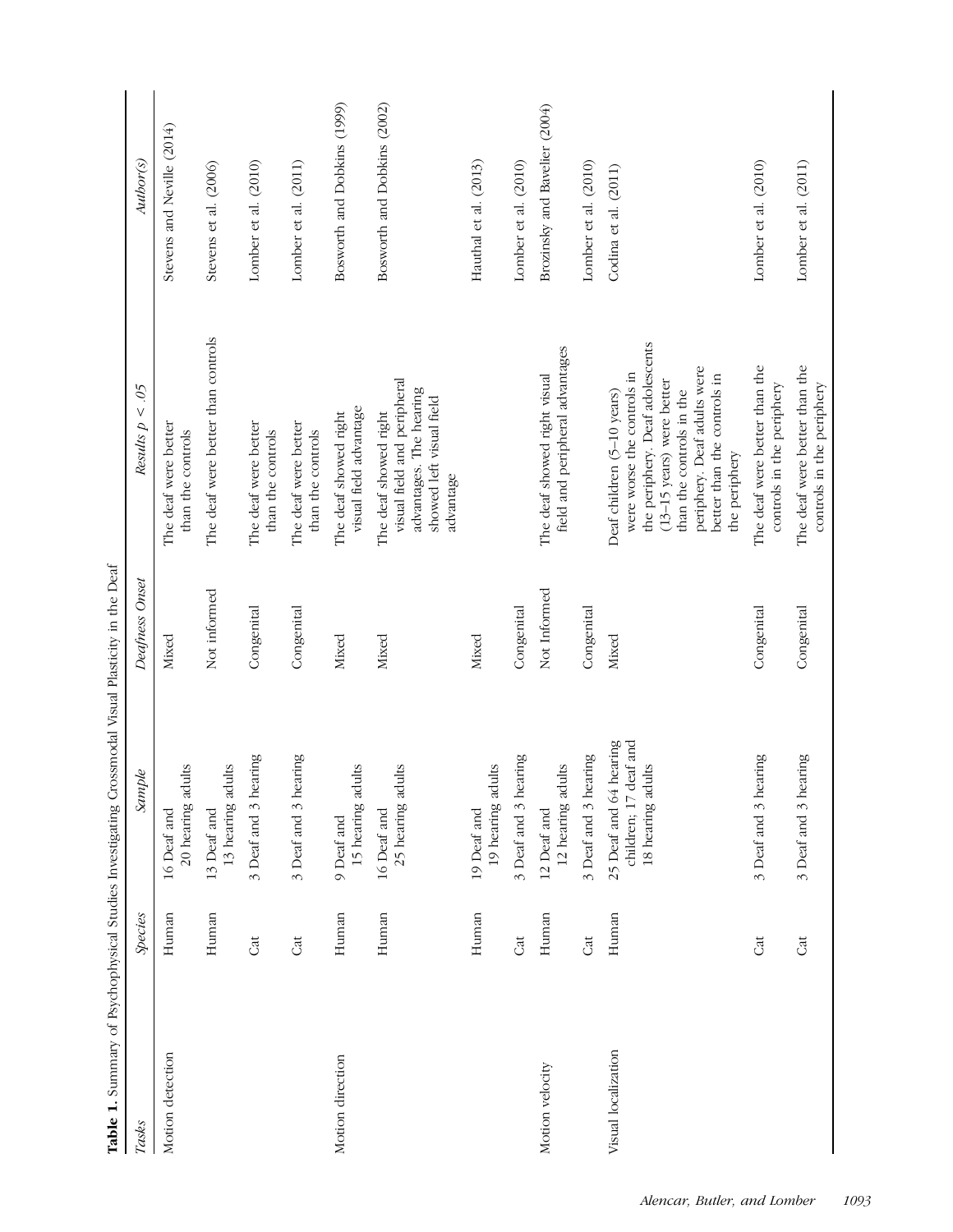| Tasks                      | Species | Sample                                       | Deafness Onset | Results $p < .05$                                          | Author(s)                    |
|----------------------------|---------|----------------------------------------------|----------------|------------------------------------------------------------|------------------------------|
| Visuomotor synchronization | Human   | 22 hearing adults<br>23 Deaf and             | Mixed          | The deaf were better than the controls                     | Iversen et al. $(2015)$      |
| Orientation discrimination | Human   | 12 hearing children<br>12 Deaf and           | Congenital     |                                                            | Parasnis et al. (1996)       |
|                            | Gt      | 3 Deaf and 3 hearing                         | Congenital     |                                                            | Lomber et al. (2010)         |
| Temporal discrimination    | Human   | 6 Deaf and 6 hearing adults                  | Congenital     |                                                            | Bross and Sauerwein (1980)   |
|                            | Human   | hearing adults<br>44 Deaf and 50             | Mixed          |                                                            | Mills (1985)                 |
|                            | Human   | hearing adults<br>10 Deaf and 12             | Congenital     |                                                            | Poizner and Tallal (1987)    |
| Object discrimination      | Human   | hearing<br>$40$ Deaf and $40$<br>adolescents | Mixed          | Deaf adolescents were better<br>than the controls          | Megreya and Bindemann (2017) |
| Brightness discrimination  | Human   | 6 Deaf and 6 hearing children                | Not informed   |                                                            | Bross (1979)                 |
| Contrast sensitivity       | Human   | 21 hearing adults<br>13 Deaf and             | Mixed          |                                                            | Finney et al. (2001)         |
|                            | Human   | hearing adults<br>$13$ Deaf and $13\,$       | Not informed   |                                                            | Stevens and Neville (2006)   |
| Grating acuity             | đ       | 3 Deaf and 3 hearing                         | Congenital     |                                                            | Lomber et al. (2010)         |
| Vernier acuity             | Human   | hearing adults<br>14 Deaf and 15             | Congenital     | The deaf were better than the<br>controls in the periphery | Smittenaar et al. (2016)     |
|                            | Cat     | 3 Deaf and 3 hearing                         | Congenital     |                                                            | Lomber et al. (2010)         |
| Facial discrimination      | Human   | hearing<br>$40$ Deaf and $40$<br>adolescents | Mixed          | Deaf adolescents were better<br>than the controls          | Megreya and Bindemann (2017) |
|                            | Human   | hearing<br>12 Deaf and 12<br>children        | Congenital     |                                                            | Parasnis et al. (1996)       |

Table 1. (continued)

Table 1.  $\left( continued\right)$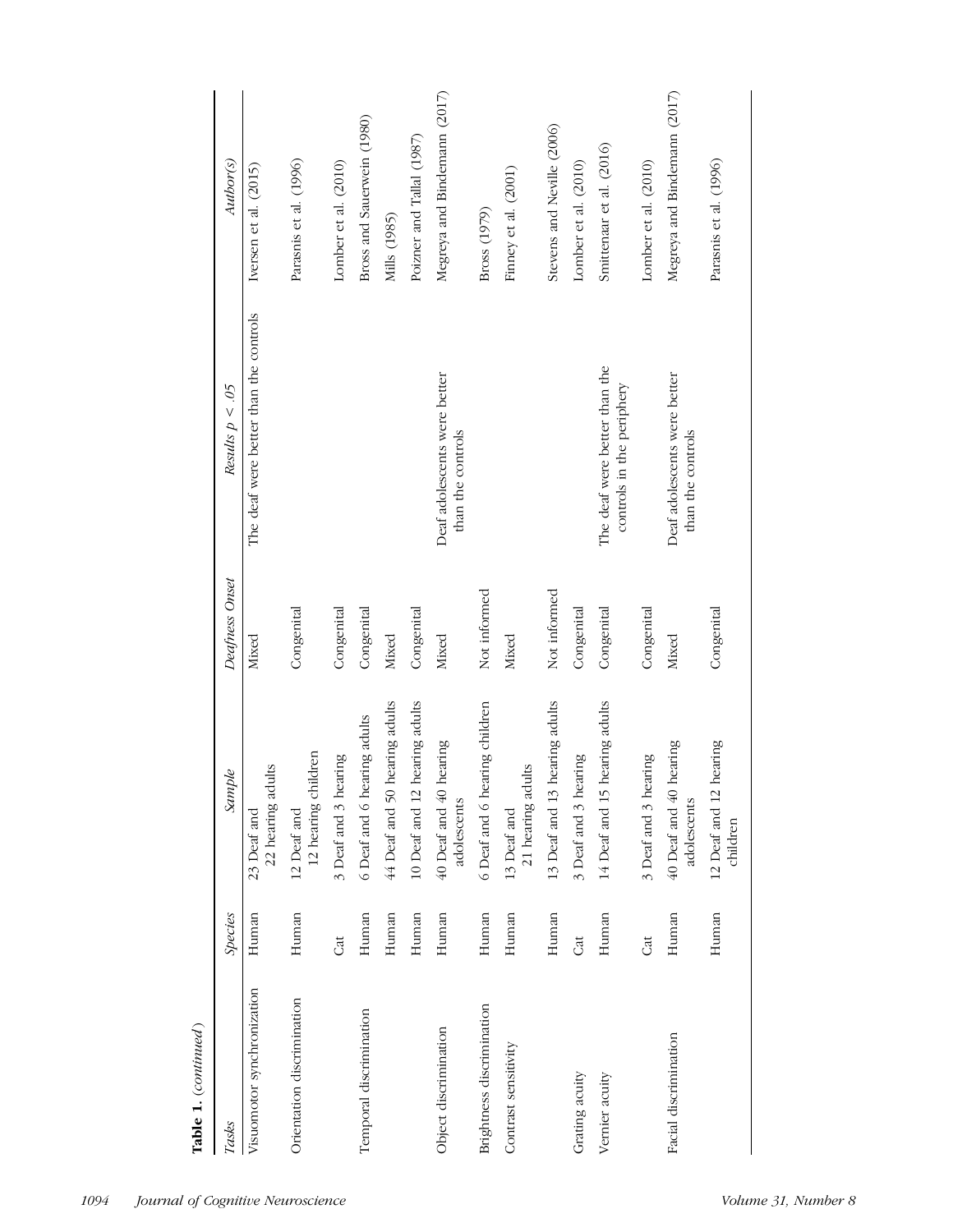sensitivity in the periphery than hearing controls, providing a larger useable field of view than hearing participants (Stevens & Neville, 2006). Indeed, studies have shown that the deaf have lower motion detection thresholds (Shiell et al., 2014) and a significantly larger field of view for detecting motion, as evidenced by superior detection of moving light points in the periphery than hearing controls (Stevens & Neville, 2006). Deaf individuals also outperform hearing controls in a Vernier acuity task with misaligned dots presented in the peripheral visual field (Smittenaar et al., 2016). It is important to note that no published study has shown visual sensory impairment related to deafness in adult humans or mature animals (Table 2).

# Laterality of Visual Enhancement

Deaf participants often exhibit a strong laterality effect, performing better when stimuli are presented in the right than in the left visual field (Brozinsky & Bavelier, 2004; Bosworth & Dobkins, 1999, 2002). Conversely, normal hearing participants typically show either equivalence between left and right visual fields or a bias toward stimuli in the left visual field (Brozinsky & Bavelier, 2004). However, it is possible that this difference in laterality is the result of sign language use rather than hearing loss per se as a right visual field advantage has been demon-

strated in both deaf and hearing signers (Bosworth & Dobkins, 2002). Unfortunately, this is not easily resolved, as deaf nonsigners are a difficult population to locate (Table 1).

# Visual Performance Development in Deaf Humans

Behavioral measures have revealed an interesting pattern of performance during development in the deaf (see Figure 2). Deaf children perform worse on measures of visual perception than normal hearing, age-matched controls until an age of approximately 10 years, similar to normal hearing controls between the ages of 10 and 12 years, and better than controls from age 13 to adulthood (Megreya & Bindemann, 2017; Codina et al., 2011; Parasnis et al., 1996; Bross, 1979).

For example, deaf children aged 5–10 years old are worse at detecting dim stimuli in the far periphery than age-matched controls but reach equivalent performance at 11–12 years of age (Codina et al., 2011). Normal performance by 10–12 years of age is not restricted to peripheral vision; Bross (1979) found no difference in brightness discrimination between hearing and deaf children in the central visual field in this same age range (mean age  $= 11.3$  years). Additionally, congenitally deaf children aged 10–12 years perform similarly to agematched hearing children for central field tasks involving

|  |  | Table 2. Summary of the Results from Psychophysical Visual Tasks |  |  |
|--|--|------------------------------------------------------------------|--|--|
|  |  |                                                                  |  |  |

| Visual Measure/Task                           | References                                                                           |
|-----------------------------------------------|--------------------------------------------------------------------------------------|
| $D > H$ , Deaf Performed Better than Hearing  |                                                                                      |
| Motion detection                              | Shiell et al. $(2014)$ , Lomber et al. $(2010, 2011)$ , Stevens and Neville $(2006)$ |
| Visual localization                           | Codina et al. (2011), Lomber et al. (2010, 2011)                                     |
| Visuomotor synchronization                    | Iversen et al. $(2015)$                                                              |
| Vernier acuity (on the periphery)             | Smittenaar et al. (2016)                                                             |
| Object discrimination                         | Megreya and Bindemann (2017)                                                         |
| Facial discrimination                         | Megreya and Bindemann (2017)                                                         |
| $D = H$ , Deaf Performed Similarly to Hearing |                                                                                      |
| Motion direction                              | Hauthal et al. (2013), Lomber et al. (2010), Bosworth and Dobkins (1999, 2002)       |
| Motion velocity                               | Lomber et al. (2010), Brozinsky and Bavelier (2004)                                  |

| Motion velocity            | Lomber et al. (2010), Brozinsky and Bavelier (2004)                 |
|----------------------------|---------------------------------------------------------------------|
| Orientation discrimination | Lomber et al. (2010), Parasnis et al. (1996)                        |
| Temporal discrimination    | Poizner and Tallal (1987), Mills (1985), Bross and Sauerwein (1980) |
| Brightness discrimination  | Bross (1979)                                                        |
| Contrast sensitivity       | Stevens and Neville (2006), Finney et al. (2001)                    |
| Grating acuity             | Lomber et al. $(2010)$                                              |
| Vernier acuity             | Lomber et al. $(2010)$                                              |
| Facial discrimination      | Parasnis et al. (1996)                                              |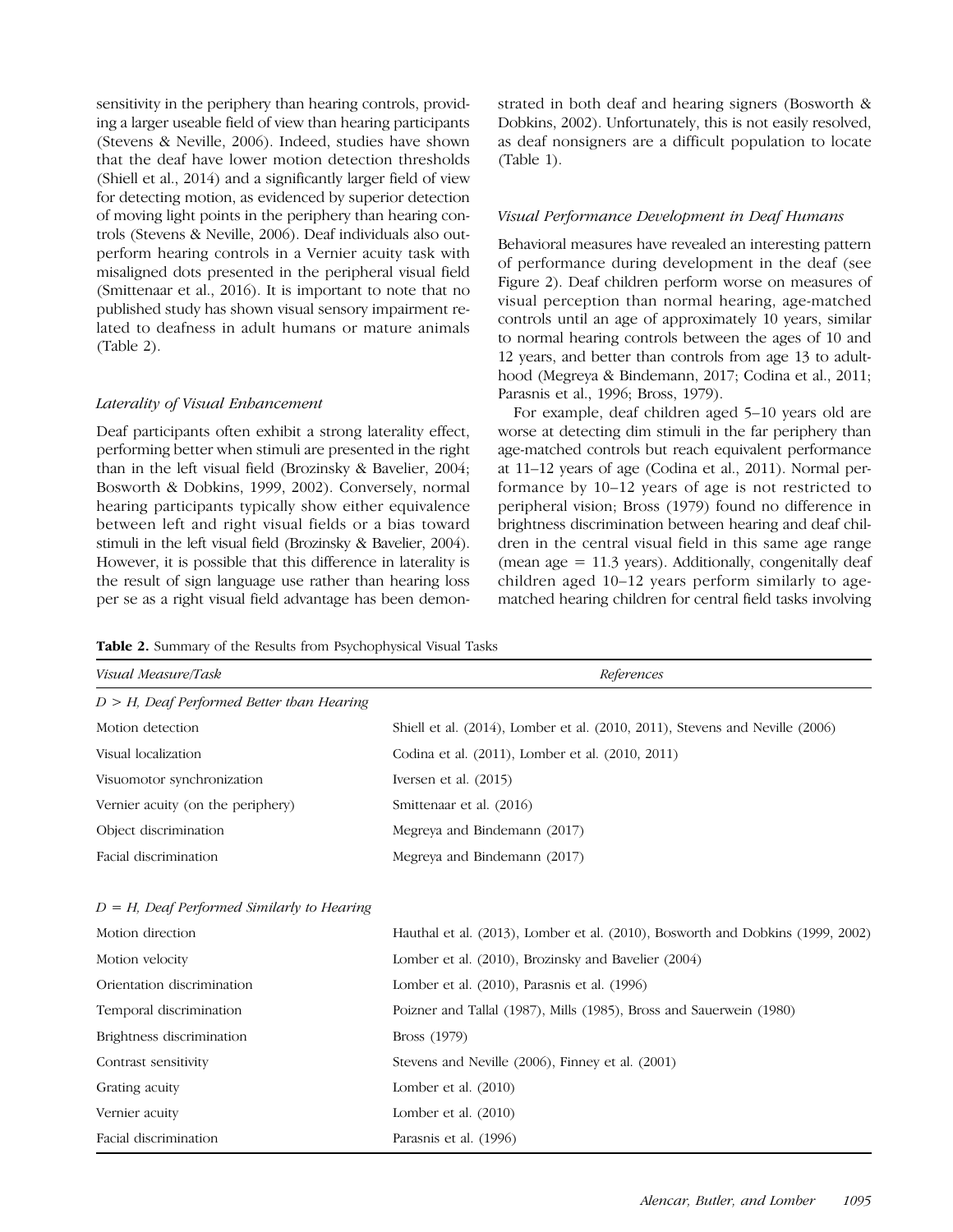

Figure 2. Summary of the visual performance development of deaf and hearing participants measured behaviorally (Megreya & Bindemann, 2017; Codina et al., 2011; Parasnis et al., 1996; Bross, 1979). Asterisks indicate statistical significance. Square gray markers (■) represent the hearing, and black round markers (●) represent the deaf.

facial recognition and judgments of the orientation of partially drawn lines (Parasnis et al., 1996).

By age 13–15 years, however, deaf children show enhanced performance relative to hearing adolescents and hearing adults on peripheral visual tasks (Codina et al., 2011), visual object-matching tasks, and face-matching tasks in both upright and inverted conditions, where the deaf show significantly better rates of correct identifications and correct rejections, fewer misidentifications, and greater overall accuracy (Megreya & Bindemann, 2017).

An important caveat for studies seeking to examine the visual abilities of children with hearing loss is to ensure that participants have normal or corrected-to-normal visual acuity. Some epidemiological studies have shown that the prevalence of refractive and binocular abnormalities is higher in children with hearing loss than in comparative groups of normal hearing individuals (for a review, see Hollingsworth, Ludlow, Wilkins, Calver, & Allen, 2014).

#### Animal Psychophysics

Psychophysical evaluations in animals provide us with a means of evaluating the mechanisms that underlie functional reorganization following deafness. For example,

studies in cats have combined behavioral approaches with reversible cortical deactivation to identify the neural substrates of enhanced visual abilities in the deaf and to evaluate the relationship between different areas of the deaf auditory cortex and visual performance (Tables 1 and 2).

Psychophysical studies have measured visual performance in deaf cats before and after cooling specific cortical areas to understand their functional contribution to enhanced visual functions in the deaf (Lomber, Meredith, & Kral, 2010, 2011). For example, visual localization was tested by placing the cats in the center of an arena and measuring how accurately animals localized briefly illuminated LEDs presented at different eccentricities ranging from 0° to 90°. Congenitally deaf cats show enhanced visual localization in the peripheral field, outperforming hearing controls for targets presented between 60° and 90° from the point of fixation (Lomber et al., 2010, 2011). Using a two-alternative forced-choice method with a staircase procedure, motion detection thresholds (see Figure 3) for deaf cats were also shown to be lower than for hearing cats (better performance; Lomber et al., 2010, 2011), an effect that has since been replicated in humans (Shiell et al., 2014).

Although these animal studies provide a detailed measure of specific visual advantages in the deaf, they also highlight the fact that visual enhancement is not universal across stimulus features. For example, using the previously described methods, Lomber et al. (2010, 2011) did not find evidence of differences in other visual tasks including direction of motion discrimination, velocity discrimination, orientation discrimination, grating acuity, and Vernier acuity.

When deactivating specific auditory cortical areas, Lomber et al. (2010) revealed that the posterior auditory field (PAF) mediates enhanced visual peripheral localization in deaf cats, whereas the dorsal zone of auditory cortex (DZ) mediates enhanced movement detection (see Figure 4). This cooling technique allowed for the establishment of a causal link that would not be possible in human studies.

Lomber et al. (2010) convincingly demonstrated that, although auditory cortex in the deaf is involved in visual perception, crossmodal reorganization respects the function of the affected area. For example, both PAF (Malhotra, Hall, & Lomber, 2004) and the auditory field

Figure 3. Mean motion detection threshold  $\pm$  SEM for hearing (light gray) and deaf (dark gray) (A) cats (Lomber et al., 2010, 2011) and (B) humans (Shiell et al., 2014). Asterisks indicate statistical significance.

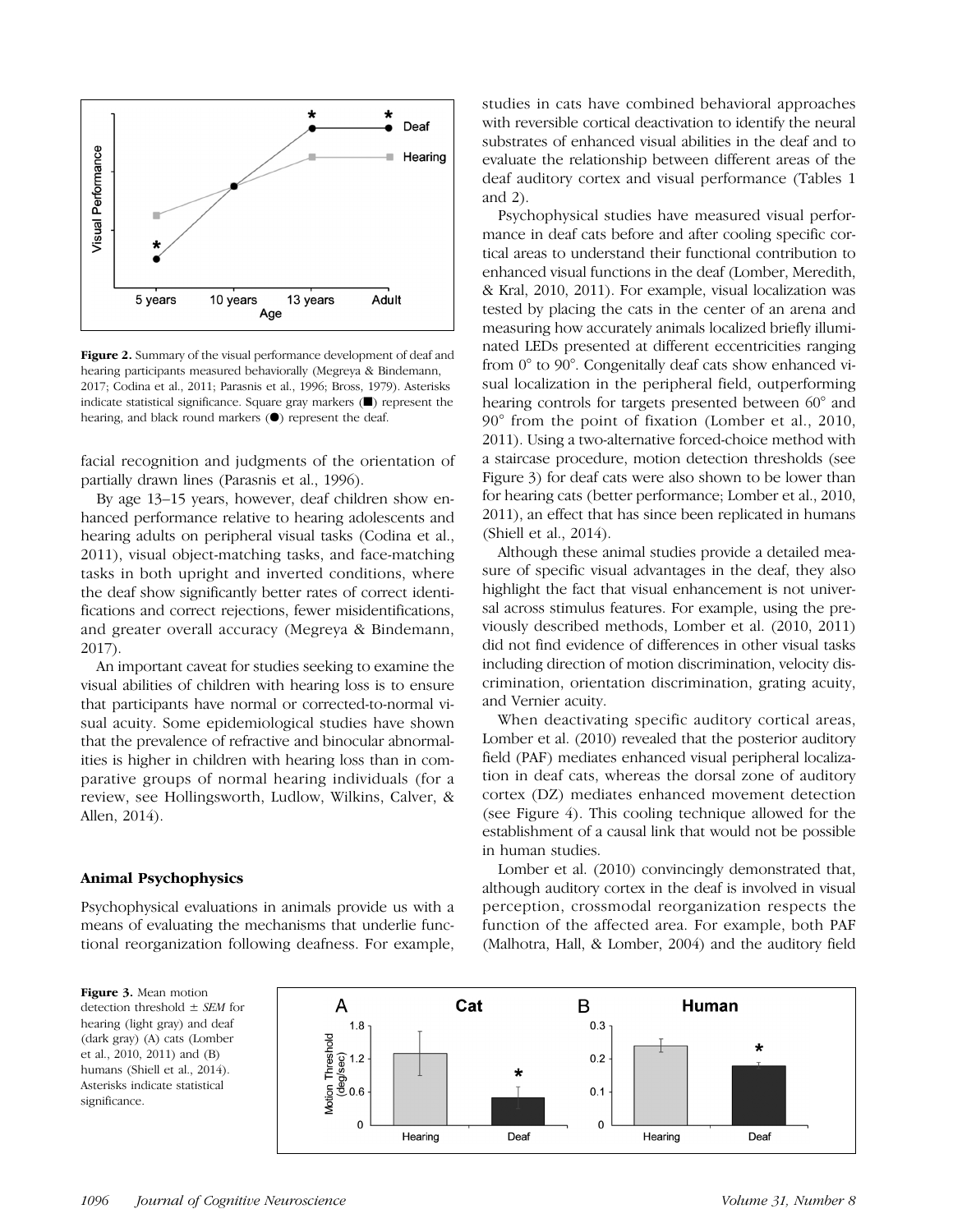Figure 4. Colored regions of auditory cortex are areas known to undergo visual crossmodal plasticity in (A) human: BA 41 (Almeida et al., 2015; Fine et al., 2005; Finney et al., 2001), BA 42 (Twomey et al., 2017; Cardin et al., 2013; Vachon et al., 2013; Fine et al., 2005; Finney et al., 2001), and BA 22 (Twomey et al., 2017; Cardin et al., 2013; Vachon et al., 2013; Fine et al., 2005; Finney et al., 2001), R (Scott et al., 2014; Karns et al., 2012), PT (Sadato et al., 2004; Finney et al., 2001), Te3 (Bola et al., 2017; Twomey et al., 2017), and TVA (Benetti et al., 2017); in (B) cat: A1 (Rebillard et al., 1977, 1980), AAF (Meredith & Lomber, 2011), DZ (Land et al., 2016; Lomber et al., 2010), FAES (Meredith et al., 2011), and PAF (Lomber et al., 2010); in (C) ferret: A1 (Meredith et al., 2012) and AAF (Meredith et al., 2012); and in (D) mouse: A1 (Hunt et al., 2006) and AAF (Hunt et al., 2006). Red areas are from imaging studies, yellow areas are from electrophysiological studies, blue areas are from reversible deactivation studies, and the green area is from a study that used both electrophysiology and reversible deactivation.



of the anterior ectosylvian sulcus (FAES; Meredith et al., 2011) are involved in auditory localization in normally developed animals and are reorganized to support visual localization in the deaf.

It is important to note that deactivating subregions of the auditory cortex does not always affect visual behavior. For example, deactivation of the primary auditory cortex (A1) and/or the anterior auditory field (AAF), the core auditory areas in cats, does not have any effect on visual performance in either deaf or hearing animals. Thus, the adoption of visual function is specific to particular regions of the auditory cortex and may be limited to those regions that have functional analogues across sensory systems.

# WHAT CORTICAL REGIONS CONTRIBUTE TO ENHANCED VISUAL ABILITIES?

#### Human Electrophysiology

It is possible to examine crossmodal cortical plasticity in the deaf by measuring the electrical activity of the brain using electrodes placed on the scalp. For example, visual evoked potentials (VEPs) are well characterized

electrophysiological measures elicited by visual stimulation (Campbell & Sharma, 2016). Moreover, statistical procedures, like independent component analysis, identify individual components that underlie the visually evoked potential and can be utilized to estimate the location of cortical generators that contribute to the response (Makeig, Jung, Bell, Ghahremani, & Sejnowski, 1997). In the typically developed brain, visual cortical regions are the underlying sources of the VEP (Campbell & Sharma,  $2016$ ). Measurements of VEPs in children (mean age  $=$ 9.4 years) show that, in response to simple, static visual stimuli such as flashes of light, the activation patterns recorded from both deaf and age-matched hearing children are similar, showing a characteristic pattern over the occipital region with no evidence of generators beyond visual cortex (Charroó-Ruíz et al., 2013; see Table 3).

However, in support of behavioral data suggesting a visual advantage specific to the peripheral field, Neville, Schmidt, and Kutas (1983) found that VEPs recorded from congenitally deaf adults in response to peripherally and foveally presented stimuli differed from those recorded in adults with normal hearing in a manner consistent with compensatory cortical reorganization. The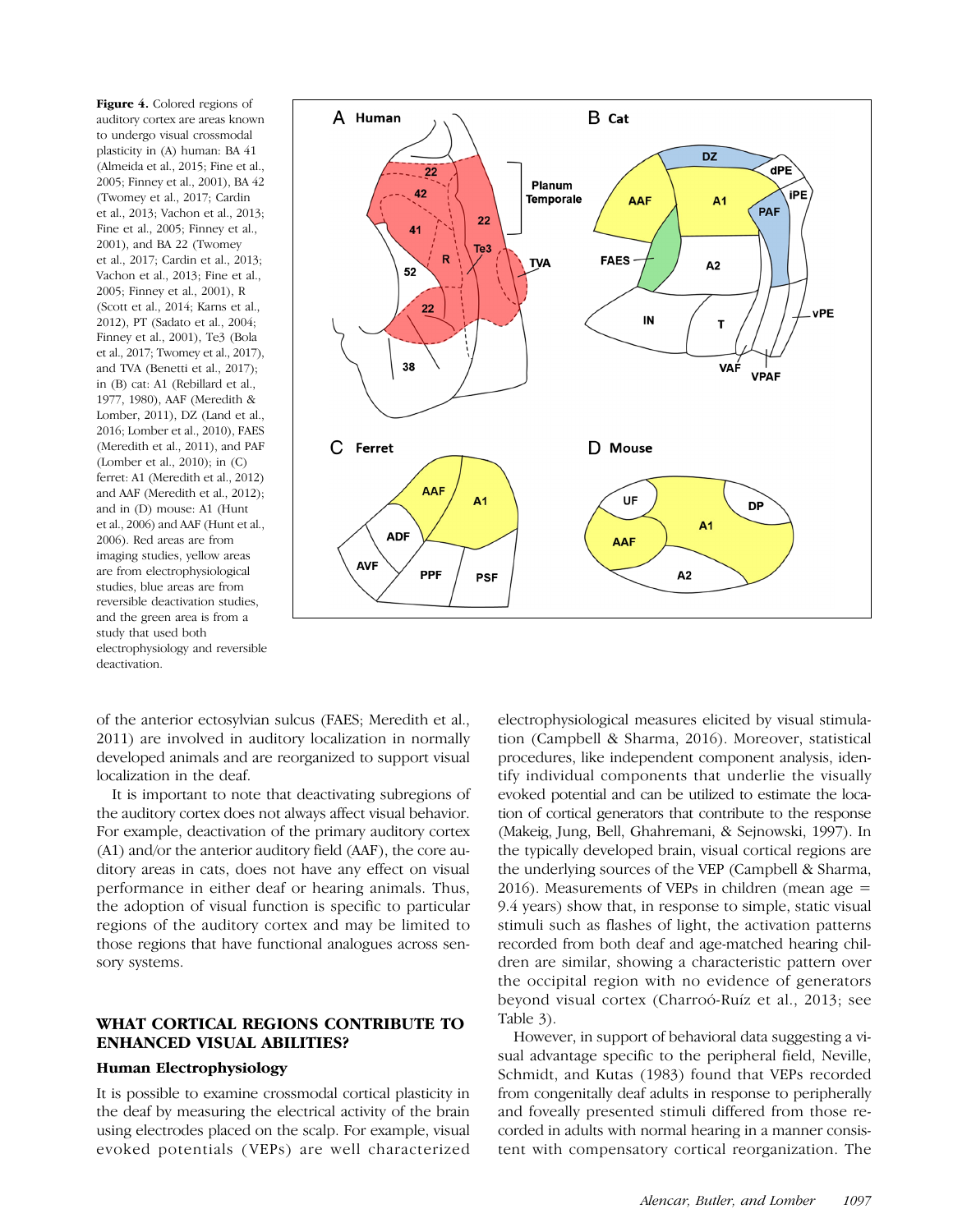|                            |         | ó                                   |                |                                                          |                                                                                                                                    |
|----------------------------|---------|-------------------------------------|----------------|----------------------------------------------------------|------------------------------------------------------------------------------------------------------------------------------------|
| Author(s)                  | Species | Sample                              | Deafness Onset | Technique/Stimuli                                        | Results $p < .05$                                                                                                                  |
| Charroó-Ruíz et al. (2013) | Human   | hearing children<br>14 Deaf and 28  | Mixed          | VEP/flashes of light                                     |                                                                                                                                    |
| Armstrong et al. (2002)    | Human   | hearing adults<br>11 Deaf and 11    | Congenital     | VEP/apparent motion                                      | (N1) than the age-matched hearing<br>The deaf showed larger amplitude                                                              |
| Bottari et al. (2014)      | Human   | hearing adults<br>12 Deaf and 12    | Mixed          | VEP/apparent motion                                      | The deaf showed neuronal response<br>in the auditory cortex                                                                        |
| Chlubnová et al. (2005)    | Human   | hearing adults<br>6 Deaf and 6      | Congenital     | pattern and apparent motion<br>VEP/reversing checkboard  | The deaf showed smaller N1 in occipital<br>regions than the hearing                                                                |
| Hauthal et al. (2014)      | Human   | hearing adults<br>11 Deaf and 11    | Congenital     | VEP/reversing checkboard pattern                         | Deaf participants showed shorter N1<br>latency and larger P1 amplitude<br>than the age-matched hearing                             |
| Neville et al. (1983)      | Human   | hearing adults<br>8 Deaf and 13     | Congenital     | VEP/intermittent rectangle                               | The deaf showed larger N1 amplitude<br>over the auditory cortex and larger<br>P2 amplitude over VC than the<br>age-matched hearing |
| Kral et al. (2003)         | Cat     | 2 Deaf and 2 hearing                | Congenital     | Multi-unit/phase reversal gratings                       |                                                                                                                                    |
| Land et al. (2016)         | Cat     | 4 Deaf and 4 hearing                | Congenital     | Multi-unit/flashes of light and<br>apparent motion       | The deaf showed neuronal response in DZ                                                                                            |
| Meredith and Lomber (2011) | Cat     | 3 Deaf and 3 hearing                | Early onset    | Single unit/flashed or moving spots<br>or bars of light  | The deaf showed neuronal response in AAF                                                                                           |
| Meredith et al. (2011)     | Cat     | 3 Deaf and 3 hearing                | Early onset    | Single unit/moving bar of light                          | The deaf showed neuronal response in FAES                                                                                          |
| Rebillard et al. (1977)    | Cat     | 18 Deaf and 6 hearing               | Mixed          | VEP/flashes of light                                     | showed neuronal response in the auditory<br>The deaf with complete and early deafness<br>cortex                                    |
| Rebillard et al. (1980)    | Cat     | 26 Deaf                             | Mixed          | VEP/flashes of light                                     | deafness showed neuronal response<br>The deaf with complete and early<br>in the auditory cortex                                    |
| Stewart and Starr (1970)   | Cat     | 1 Deaf and 3 hearing                | Congenital     | Multi-unit/flashes of light                              |                                                                                                                                    |
| Meredith et al. (2012)     | Ferret  | 5 Hearing-impaired<br>and 5 hearing | Late onset     | Flashed or moving light or dark stimuli                  | The deaf showed neuronal response in A1/AAF                                                                                        |
| Meredith and Allman (2012) | Ferret  | 3 Hearing-impaired                  | Late onset     | Flashed or moving light or dark stimuli                  |                                                                                                                                    |
| Hunt et al. $(2006)$       | Mouse   | 8 Deaf and 9 hearing                | Congenital     | Single unit/flashes of light,<br>bars and moving circles | The deaf V1 had significantly increased in size<br>$^{+}$<br>The deaf showed neuronal response in A1                               |

Table 3. Summary of Electrophysiological Studies Examining Crossmodal Visual Plasticity in the Deaf Table 3. Summary of Electrophysiological Studies Examining Crossmodal Visual Plasticity in the Deaf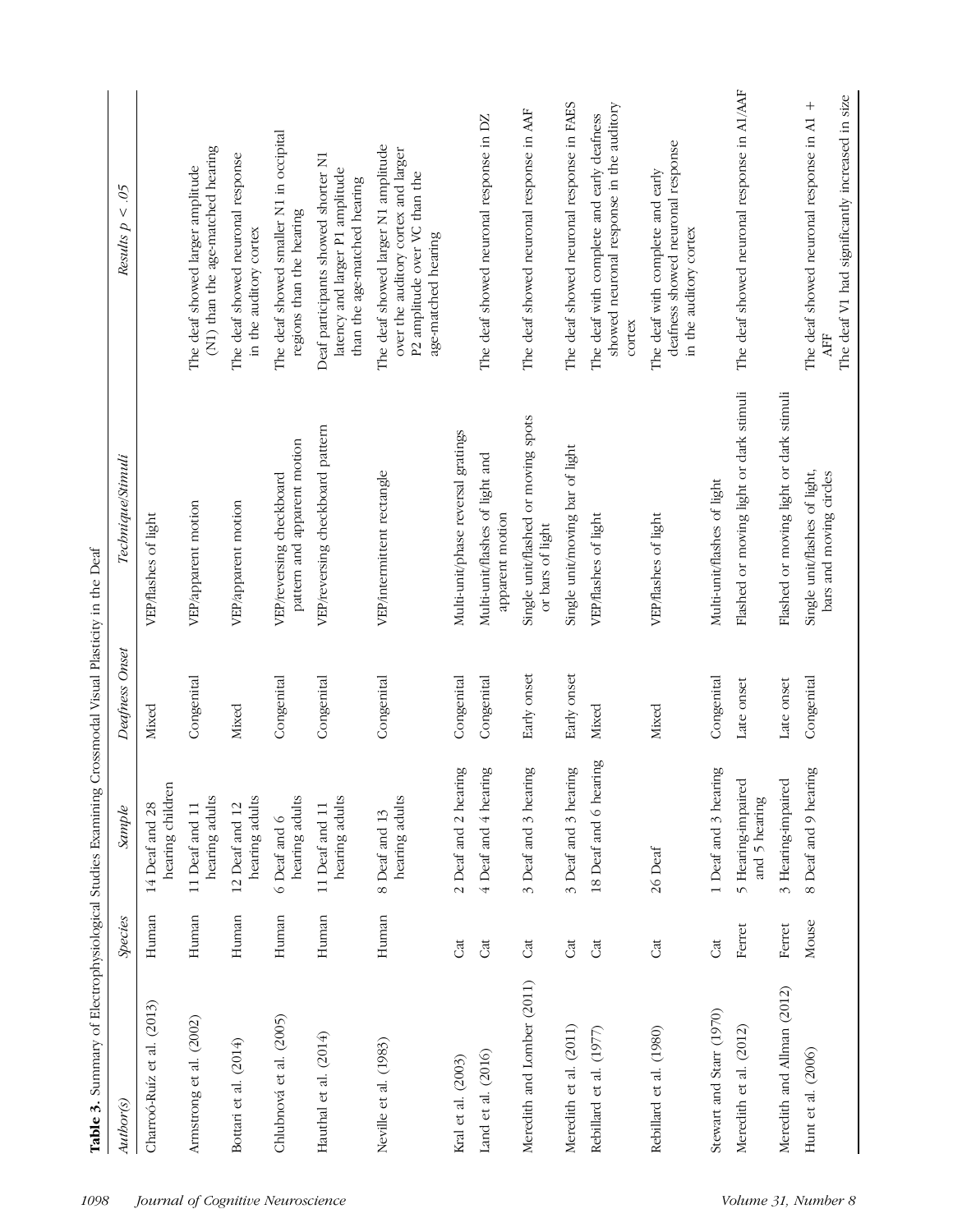amplitude of the first negative peak (N1) recorded over the auditory cortex was 1.5–3 times larger in the deaf than in the hearing for visual stimuli presented to the periphery, but not to the central visual field, whereas the amplitude of the second positive peak (P2) measured over the visual cortex was much larger in the deaf for both peripheral and foveal stimuli. Other studies have used dynamic visual stimuli to examine which brain regions underlie the apparent specificity of functional reorganization for moving stimuli. For example, congenitally deaf adults have larger N1 amplitudes than age-matched hearing controls in response to apparent visual motion in either the central or peripheral visual fields (Armstrong, Neville, Hillyard, & Mitchell, 2002). No difference is observed for color discrimination, suggesting that the deaf advantage may be specific for dorsal visual pathway functions (Stevens & Neville, 2006; Armstrong et al., 2002; Bavelier & Neville, 2002; Bavelier et al., 2001). However, another pilot study examining six congenitally deaf young adults from 16 to 18 years of age found that the onset of motion evokes a smaller N1 amplitude from occipital regions in the deaf than in age-matched controls (Chlubnová, Kremláček, Kubová, & Kuba, 2005). Indeed, a reduction in visually evoked responses from the visual cortex may reflect the recruitment of the auditory cortex during the processing of visual motion (Bottari et al., 2014).

Hauthal, Thorne, Debener, and Sandmann (2014) have also described differences between congenitally deaf and normal hearing participants in N1 and the first positive peak (P1) of the VEP. Deaf participants showed shorter latency of the N1 component and higher P1 amplitude than normal hearing adults when evaluating the direction of movement of a reversing checkboard pattern. VEP cortical sources were the visual cortex and posterior parietal cortex (PPC) for deaf and hearing participants. Additionally, there was greater activation over PPC in deaf individuals. These findings are an indication that early auditory deprivation may affect the neural processing of visual information.

# Animal Electrophysiology

Electrophysiological studies have investigated visual crossmodal plasticity in deaf cats (Land et al., 2016; Meredith et al., 2011; Meredith & Lomber, 2011; Kral, Schröder, Klinke, & Engel, 2003; Rebillard, Rebillard, & Pujol, 1980; Rebillard, Carlier, Rebillard, & Pujol, 1977), deaf mice (Hunt et al., 2006), and hearing-impaired ferrets (Meredith et al., 2012). Early studies (Rebillard et al., 1977, 1980) used bipolar (transcortical) electrodes to record VEPs in deaf cats and compared them to normal hearing animals. Those experiments determined that VEP components originating in A1 are elicited by flashes of light in congenitally deaf animals as well as those completely deafened via bilateral cochlear destruction during the first three postnatal weeks (Rebillard et al.,

1980). However, no VEP component arises from A1 in cats with incomplete deafness, late-onset deafness (4 weeks or more of age), a unilateral cochlear lesion, or hearing controls (Rebillard et al., 1977, 1980; see Table 3).

# Single-Unit Studies

Single-unit studies of crossmodal plasticity provide the most direct measure of function at the neuronal level and provide a mechanistic understanding of the changes that occur subsequent to hearing loss onset. Investigations across species find that an overwhelming proportion of units in the auditory cortex of hearing animals are unimodal, responding only to auditory stimuli (Meredith & Allman, 2009, 2012, 2015; Meredith et al., 2011; Meredith & Lomber, 2011; Allman, Keniston, & Meredith, 2009; Las, Shapira, & Nelken, 2008; Carriere et al., 2007; Hunt et al., 2006; Wallace, Carriere, Perrault, Vaughan, & Stein, 2006; Rauschecker, 1995; Rauschecker & Korte, 1993). However, within the normally developed auditory cortex, there are also neurons that respond to tactile (Meredith & Allman, 2012, 2015; Meredith et al., 2011; Hunt et al., 2006) or visual stimulation (Meredith & Allman, 2009, 2015; Meredith et al., 2011). Furthermore, neurons can also be identified as bimodal, responding to both acoustic and nonacoustic stimuli (Meredith & Allman, 2009, 2012, 2015; Meredith et al., 2011; Hunt et al., 2006).

Core auditory cortex. In the deaf, compared with hearing animals, the relative number of neurons in the auditory cortex that respond to tactile and visual stimuli increases. Single-unit recordings in the core auditory cortex (A1 and AAF) of ferrets with late onset, partial deafness (6–8 months of age; ∼32 dB deficit) show an average of 165% response increase to visual stimulation (flashed or moving light or dark stimuli) when compared with hearing controls (Meredith et al., 2012). Moreover, these deaf animals show a dramatic decrease in the number of unimodal auditory neurons compared with normal hearing animals (31% vs. 65%) and a subsequent increase in the number of multisensory (bimodal or trimodal) neurons that respond to visual and/or somatosensory stimuli in addition to sound (68% vs. 34%; Meredith et al., 2012). A similar shift has been observed in core auditory areas of congenitally deaf mice. Hunt et al. (2006) observed that whereas 91% of neurons in A1 and AAF of intact animals are unimodal auditory units, in deaf animals the neurons in these regions respond predominantly to somatosensory stimuli (50–68%) or to somatosensory and visual stimuli (18–40%). These same deaf animals also show an increase in the cortical volume occupied by the primary visual cortex (V1) relative to controls. However, Meredith and Allman (2012) did not find neuronal responses to visual stimulation (flashed or moving light or dark stimuli) within the auditory cortex of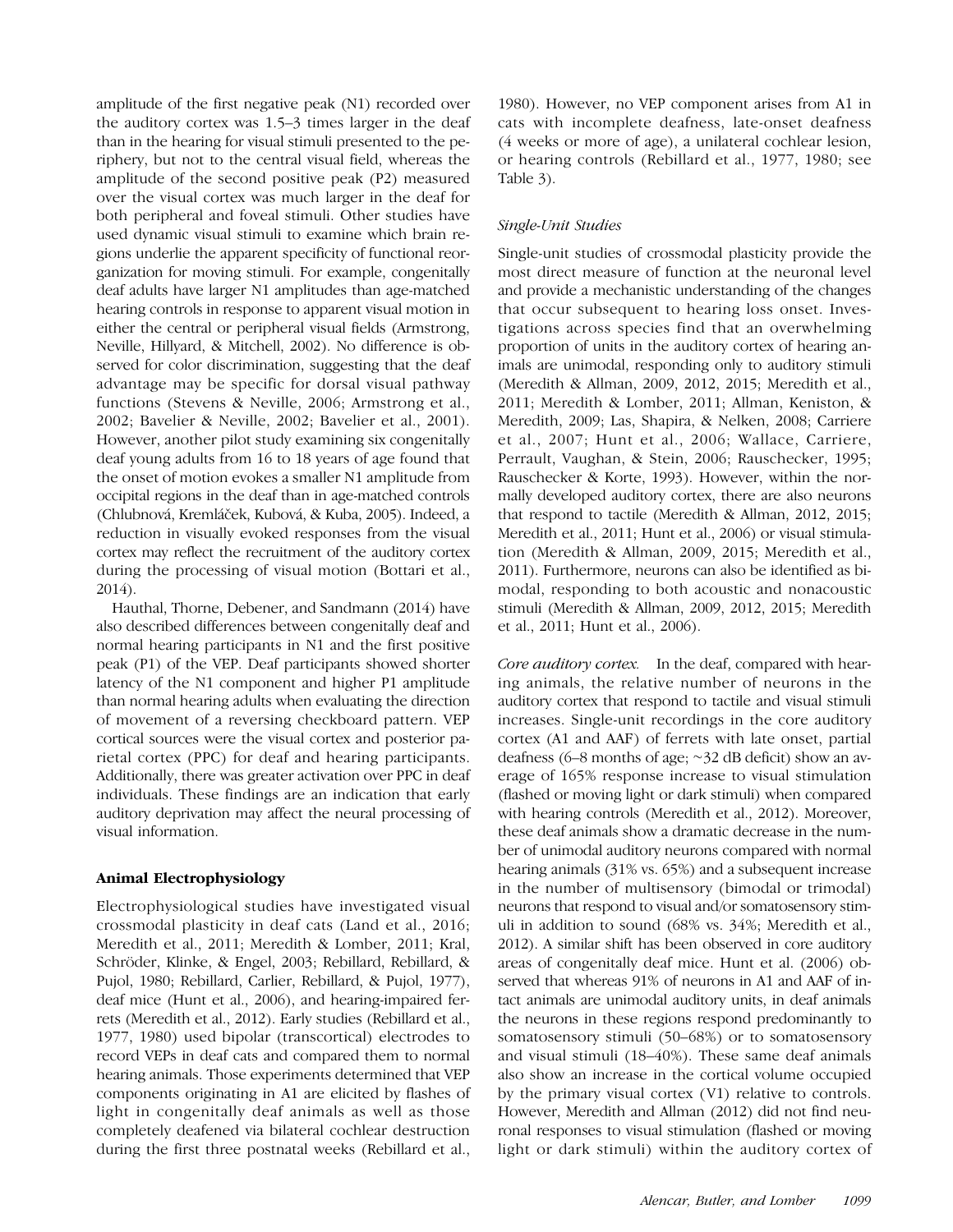hearing-impaired young ferrets that were ototoxically lesioned before maturation of the A1.

Similarly, the AAF of normal hearing cats consists of 93% unimodal auditory neurons, with the remaining 7% being nonresponsive to sensory stimulation (Meredith & Lomber, 2011). In stark contrast, 83% of the neurons in early-deaf AAF respond to somatosensory cues, and 47% are driven by visual stimulation such as flashed or moving spots or bars of light (values include unisensory and bimodal neurons; Meredith & Lomber, 2011). Interestingly, neither A1 (Kral et al., 2003; Stewart & Starr, 1970) nor the second auditory cortex (A2; Stewart & Starr, 1970) in the cat respond to visual stimuli, following deafness, suggesting a lack of crossmodal reorganization. However, commentaries of this work (Butler & Lomber, 2013) have raised the possibility that visually evoked activity may have been obscured by the anesthetic regimen used in those particular studies (halothane) and the small sample size (e.g.,  $n = 1$ ; Stewart & Starr, 1970).

Noncore auditory cortex. In the cat, crossmodal plasticity has also been observed in nonprimary regions; in area FAES of the normal hearing brain, the majority of neurons are unimodal auditory units, whereas a small proportion are responsive to a combination of auditory and visual inputs or are unresponsive (Meredith et al., 2011). This is in contrast to the brain of the deaf, in which 68% of the neurons are driven by visual stimulation whereas 33% respond to somatosensory stimulation (values do not sum to 100% because of bimodal neurons that respond to visual and somatosensory stimulation; Meredith et al., 2011). Area DZ of deaf cats also contains more units responsive to flashes of light and apparent visual motion than in hearing cats (Land et al., 2016).

#### Human Neuroimaging

Noninvasive neuroimaging techniques allow for examination of brain regions underlying sensory processing through real-time recording of patterns of brain activation in response to different stimuli (Lu et al., 2012). For example, following normal development, visual stimulation elicits activity within well-studied brain networks, including regions of visual and associative cortex.

#### Auditory Cortex Activation

Studies using fMRI and magnetoencephalography (MEG) have shown activity within presumptive auditory cortical regions in response to visual stimulation in deaf humans (Benetti et al., 2017; Bola et al., 2017; Almeida et al., 2015; Scott, Karns, Dow, Stevens, & Neville, 2014; Cardin et al., 2013; Vachon et al., 2013; Karns, Dow, & Neville, 2012; Fine, Finney, Boynton, & Dobkins, 2005; Sadato et al., 2004; Finney, Clementz, Hickok, & Dobkins, 2003; Finney, Fine, & Dobkins, 2001; but see

Hickok et al., 1997). Critically, activation in the auditory cortex during visual stimulation seems to be related to deafness itself and not to sign language experience. For example, increased activation in the superior temporal gyrus (STG) is present in response to pictures of objects in humans who were deaf from birth, but not in hearing signers (Twomey, Waters, Price, Evans, & MacSweeney, 2017). This is an important distinction to make, as the use of sign language by the deaf has been shown to drive plasticity in the left superior temporal cortex (STC). Cardin et al. (2013) showed that when presented with sign-based visual stimuli, both deaf signers and deaf nonsigners show activity within the right STC whereas only the deaf signers show activity within the left STC. This suggests that language-related activity commonly observed in the left STC of normally developed cortex maintains its function in the deaf but is tuned to visual inputs  $(Table 4)$ .

Many of the visual stimulus features shown to be represented in reorganized auditory cortex of animal models of deafness are also encoded in the auditory cortex of deaf humans. For example, the auditory cortices of congenitally deaf individuals represent the visual field location of a stimulus—information that is typically represented in early visual areas. In fact, it is possible to decode the location of a stimulus in the visual field from neural activity patterns in the auditory cortex of congenitally deaf but not hearing individuals (Almeida et al., 2015).

#### Auditory Regions Activated by Visual Stimulation

Auditory areas showing visually evoked activity in the deaf include BA 41 (Almeida et al., 2015; Fine et al., 2005; Finney et al., 2001), BA 42 (Twomey et al., 2017; Cardin et al., 2013; Vachon et al., 2013; Fine et al., 2005; Finney et al., 2001), and BA 22 (Twomey et al., 2017; Cardin et al., 2013; Vachon et al., 2013; Fine et al., 2005; Finney et al., 2001), which correspond to primary, secondary, and associative auditory cortex, respectively; the rostral area (R; Scott et al., 2014; Karns et al., 2012), one of the primary-like auditory areas in humans located along the posterior aspect of Heschl's gyrus (Da Costa et al., 2011); the planum temporale (PT; Sadato et al., 2004; Finney et al., 2001), an area related to auditory and language processing on the left hemisphere and motion on the right hemisphere; Te3 (Bola et al., 2017; Twomey et al., 2017), a high level auditory cortex area in humans (Morosan, Schleicher, Amunts, & Zilles, 2005); and the temporal voice-selective area (TVA; Benetti et al., 2017).

Deaf participants also show activation of the right PT when exposed to apparent visual motion (Finney et al., 2001), whereas hearing participants do not. Moreover, visually evoked activity in PT was greater in the right hemisphere of deaf participants during a dot-motion matching task and greater in the left hemisphere during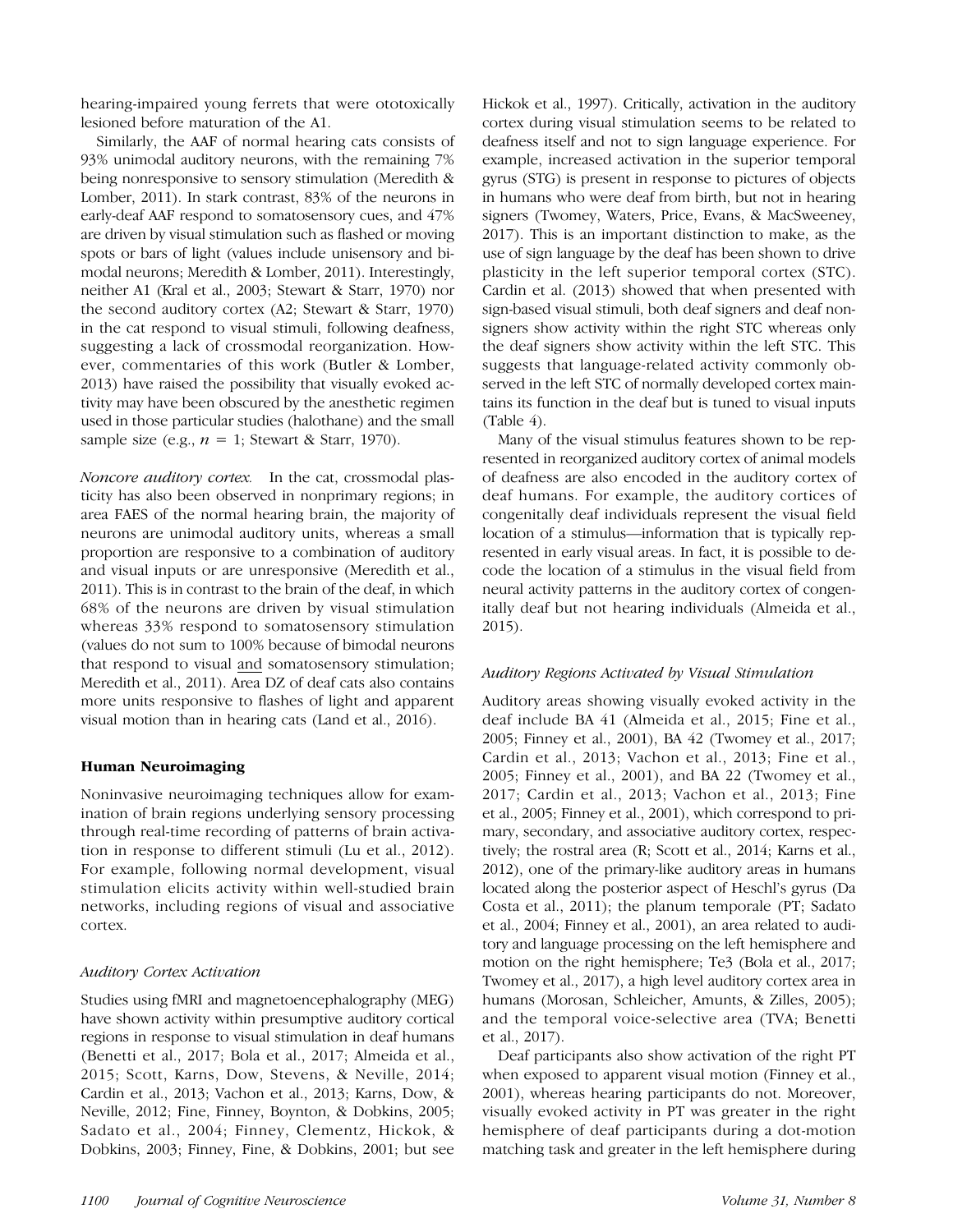| <b>THREE FIRE THE VEHICLE TO THE PRODUCT OF THE VEHICLE SHIPSET CONTRIBUTION CONTRIBUTION</b> |         |                                  |                |                                              |                                                                                                                                                                                                                                                                                                                                                                                                          |
|-----------------------------------------------------------------------------------------------|---------|----------------------------------|----------------|----------------------------------------------|----------------------------------------------------------------------------------------------------------------------------------------------------------------------------------------------------------------------------------------------------------------------------------------------------------------------------------------------------------------------------------------------------------|
| Author(s)                                                                                     | Species | Sample                           | Deafness Onset | Technique/Stimuli                            | 50<<br>Results p                                                                                                                                                                                                                                                                                                                                                                                         |
| Allen et al. (2013)                                                                           | Human   | hearing adults<br>25 Deaf and 41 | Congenital     | MRI                                          | The deaf showed increased V1 total volume than<br>the age-matched hearing                                                                                                                                                                                                                                                                                                                                |
| Almeida et al. (2015)                                                                         | Human   | hearing adults<br>10 Deaf and 10 | Congenital     | fMRI/counterphase flickering<br>checkerboard | The deaf showed auditory cortex (BA 41)<br>activation                                                                                                                                                                                                                                                                                                                                                    |
| Bavelier et al. (2000)                                                                        | Human   | hearing adults<br>11 Deaf and 11 | Congenital     | fMRI/apparent motion                         | attending the periphery than age-matched<br>The deaf showed greater recruitment of the<br>between the MT/MST and the PPC when<br>MT/MST and more effective connectivity<br>hearing                                                                                                                                                                                                                       |
| Benetti et al. (2017)                                                                         | Human   | hearing adults<br>15 Deaf and 16 | Early onset    | fMRI and MEG/faces<br>and houses             | The deaf showed greater recruitment of the<br>TVA                                                                                                                                                                                                                                                                                                                                                        |
| Bavelier et al. (2001)                                                                        | Human   | hearing adults<br>9 Deaf and 16  | Congenital     | fMRI/apparent motion                         | The deaf and the hearing signers showed stronger<br>left hemisphere activation in V3a and MT-MST.<br>greater recruitment of the PPC and the pSTS<br>The hearing nonsigners showed stronger right<br>MT/MST when attending to periphery than<br>hemisphere activation in V3a and MT-MST<br>The deaf showed greater recruitment of the<br>age-matched hearing. The deaf showed<br>than age-matched hearing |
| Bola et al. (2017)                                                                            | Human   | hearing adults<br>15 Deaf and 15 | Congenital     | fMRI/visual flashes                          | The deaf showed high-level auditory cortex Te3<br>(overlapped marginally with A1) activation                                                                                                                                                                                                                                                                                                             |
| Cardin et al. (2013)                                                                          | Human   | hearing adults<br>26 Deaf and 18 | Early onset    | fMRI/Sign based visual stimuli               | The deaf showed STC activation                                                                                                                                                                                                                                                                                                                                                                           |
| Fine et al. (2005)                                                                            | Human   | hearing adults<br>6 Deaf and 12  | Mixed          | fMRI/apparent motion                         | The deaf showed auditory cortex activation<br>(BA 41, BA 42, and BA 22)                                                                                                                                                                                                                                                                                                                                  |
| Finney et al. (2001)                                                                          | Human   | hearing adults<br>6 Deaf and 6   | Not informed   | fMRI/apparent motion                         | The deaf showed right hemisphere auditory cortex<br>activation (BA 41, BA 42, and BA 22, including<br>the PT)                                                                                                                                                                                                                                                                                            |
| Finney et al. (2003)                                                                          | Human   | hearing adults<br>5 Deaf and 5   | Congenital     | MEG/a sinusoidal luminance<br>grating        | The deaf showed right auditory cortex activation                                                                                                                                                                                                                                                                                                                                                         |
| Hickok et al. (1997)                                                                          | Human   | 1 Deaf adult                     | Congenital     | MEG and fMRI/reversing<br>checkboards        |                                                                                                                                                                                                                                                                                                                                                                                                          |

modal Visual Plasticity in the Deaf Table 4. Summary of Neuroimaging Studies Investigating Crossmodal Visual Plasticity in the Deaf mary of Neuroimaging Studies Investigating Cro Table 4. Sum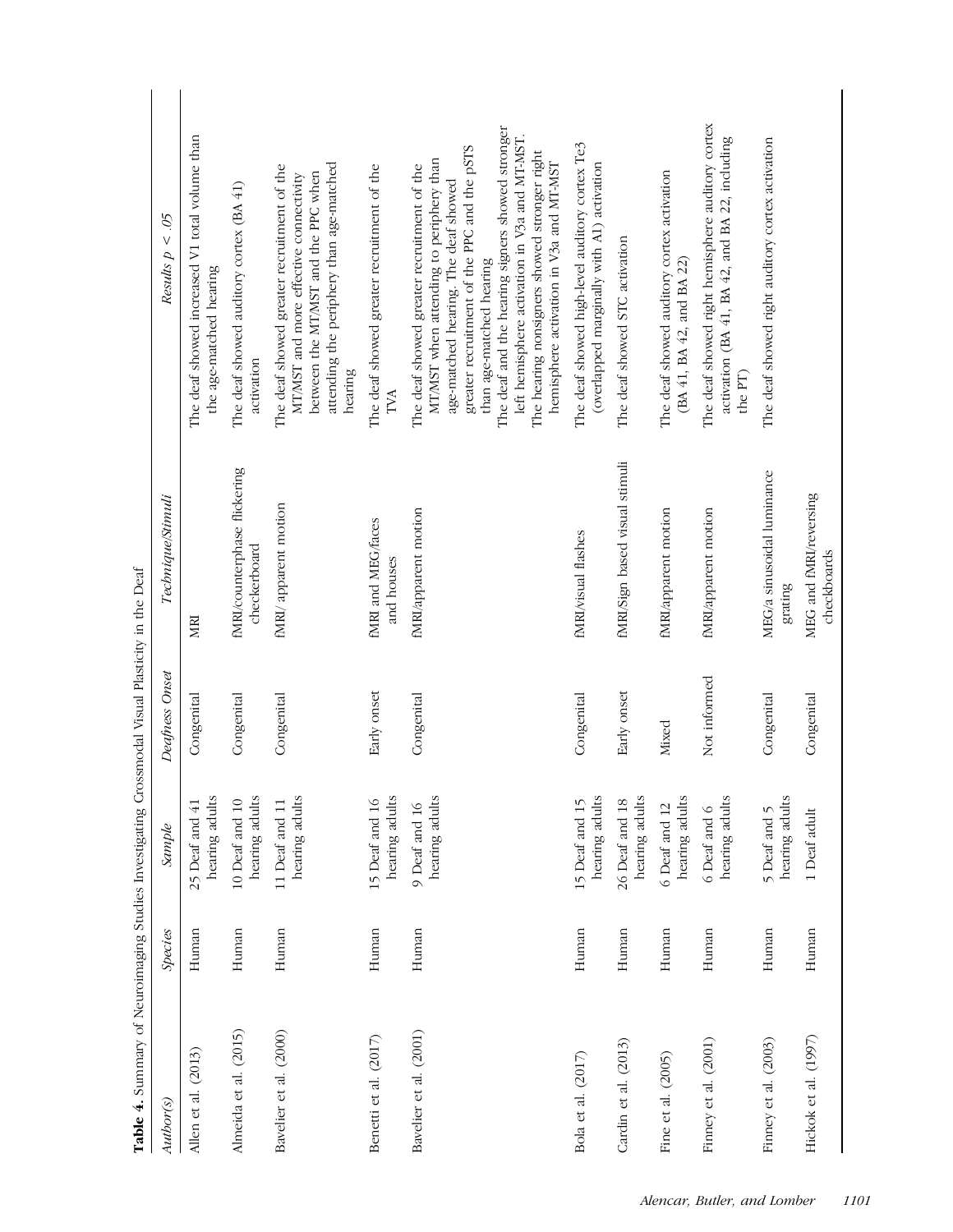| Table 4. (continued)      |                |                                   |                |                                                 |                                                                                                                                                                                                |
|---------------------------|----------------|-----------------------------------|----------------|-------------------------------------------------|------------------------------------------------------------------------------------------------------------------------------------------------------------------------------------------------|
| Author(s)                 | <b>Species</b> | Sample                            | Deafness Onset | Technique/Stimuli                               | Results $p < .05$                                                                                                                                                                              |
| Karns et al. (2012)       | Human          | hearing adults<br>13 Deaf and 12  | Congenital     | fMRI/light                                      | The deaf showed greater recruitment of the<br>R than age-matched hearing                                                                                                                       |
| Shiell et al. (2016)      | Human          | 11 Deaf adults                    | Mixed          | MRI                                             | The deaf showed correlation between greater<br>cortical thickness of the right PT with<br>enhanced visual motion detection                                                                     |
| Shiell and Zatorre (2017) | Human          | 11 Deaf adults                    | Mixed          | MRI                                             | matter structure (high FA and low MD and RD)<br>of the right PT with enhanced visual motion<br>The deaf showed correlation between white<br>detection                                          |
| Sadato et al. (2004)      | Human          | hearing adults<br>7 Deaf and 19   | Mixed          | fMRI/dot-motion, signed-word<br>related stimuli | PT during a dot-motion task, but showed greater<br>The deaf showed greater recruitment of the right<br>recruitment of the left PT during signed-word<br>related tasks than age-matched hearing |
| Scott et al. (2014)       | Human          | hearing adults<br>9 Deaf and 7    | Congenital     | fMRI/visual flashes                             | The deaf showed auditory cortex activation (R area).<br>peripheral stimuli than perifoveal in A1, MT, STG,<br>The deaf showed increased signal change for more<br>and PPC                      |
| Shibata et al. (2001)     | Human          | hearing adults<br>6 Deaf and 6    | Mixed          | fMRI/apparent motion                            | The deaf showed greater recruitment of the right<br>STG and MTG                                                                                                                                |
| Smittenaar et al. (2016)  | Human          | hearing adults<br>14 Deaf and 15  | Congenital     | fMRI/apparent motion                            | and decreased V1 thickness than age-matched hearing<br>The deaf showed larger V1 population receptive field                                                                                    |
| Twomey et al. $(2017)$    | Human          | hearing adults<br>23 Deaf and 25  | Congenital     | <b>ENRI</b>                                     | The deaf showed enhanced (BA 42 and BA 22) and<br>Te3 activation                                                                                                                               |
| Vachon et al. (2013)      | Human          | hearing adults<br>15 Deaf and 16  | Mixed          | fMRI/apparent motion                            | The deaf showed increased right auditory cortex<br>$(BA 42$ and BA 22)                                                                                                                         |
| Xia et al. (2017)         | Human          | hearing infants<br>23 Deaf and 17 | Congenital     | Resting-state fMRI                              | ReHo in the auditory and language-related brain areas<br>occipital cortex, but showed decreased ALFF and<br>The deaf showed increased ALFF and ReHo in the                                     |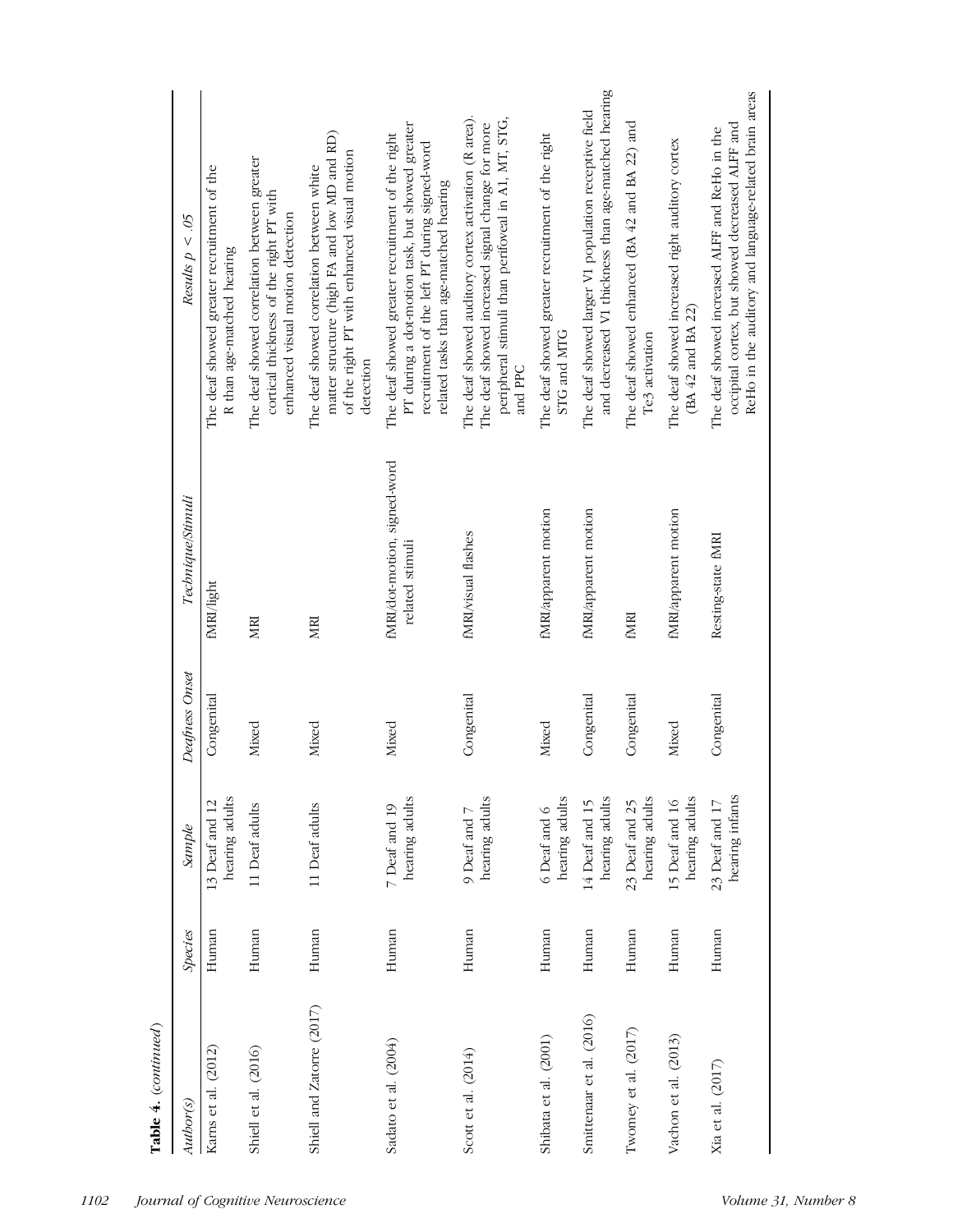language-related tasks, such as lip movement discrimination and sign-related motion tasks when compared with age-matched hearing signers and nonsigners (Sadato et al., 2004). This hemispheric asymmetry may reflect a predisposition for basic motion processing in the right PT and language processing in the left PT. This hypothesis is supported by the finding that, in hearing adults, the right PT is specialized for processing auditory motion (Baumgart, Gaschler-Markefski, Woldorff, Heinze, & Scheich, 1999), whereas the left PT is specialized in auditory language processing (Galaburda, LeMay, Kemper, & Geschwind, 1978). Thus, although both the right and left PT switch from auditory to visual responsivity in the deaf, the nature of the computation performed by these regions remains the same as in hearing participants. In response to apparent motion, the deaf also show greater recruitment of the PPC and the posterior superior temporal sulcus (STS), a multisensory area activated by motion, than age-matched hearing controls (Bavelier et al., 2001). Collectively, these imaging results support behavioral studies demonstrating that deaf individuals have superior motion perception when compared with those with normal hearing (Shiell et al., 2014).

Consistency of function across modalities in reorganized auditory cortex is not limited to simple stimulus features. Early-deaf individuals show enhanced responses to faces in a region of the auditory cortex known as TVA, which is located on the upper bank of the central portion of the STG (Benetti et al., 2017). Both voices and faces are used in identification, such that crossmodal plasticity in the TVA also maintains the original function of the region, even in the case of complex sensory stimuli (Benetti et al., 2017).

fMRI signal change for peripherally presented stimuli is greater than for perifoveal stimuli in the deaf, but not in hearing participants, for both A1 and the rostral subdivision of Heschl's gyrus (area R; Scott et al., 2014). This pattern is also found in the middle temporal area (MT), along the STG, and in multisensory and/or supramodal regions, such as PPC. These findings are in accordance with behavioral data that show a bias for better performance in the peripheral visual field in deaf individuals (Smittenaar et al., 2016; Codina et al., 2011; Stevens & Neville, 2006; Brozinsky & Bavelier, 2004; Bosworth & Dobkins, 2002; Bavelier et al., 2001).

Importantly, human imaging studies allow for wholebrain analysis and, as such, are sensitive to neuroplastic consequences of deafness beyond the auditory cortex (which is typically the point of focus in more directed electrophysiological studies). For example, when attending to apparent motion in the periphery, the deaf show greater recruitment of motion-selective visual areas, including the MT and medial superior temporal (MST) areas (Bavelier et al., 2000, 2001), and show more effective connectivity between the MT/MST and PPC, an area involved in the direction and maintenance of attention (Bavelier et al., 2000).

It is also important to note that imaging studies typically use auditory stimulation to localize auditory ROIs in normal hearing listeners and use these areas to form ROIs across all participants, assuming homology in the deaf (Benetti et al., 2017; Bola et al., 2017; Almeida et al., 2015; Scott et al., 2014; Vachon et al., 2013; Karns et al., 2012; Fine et al., 2005; Sadato et al., 2004; Finney et al., 2003, 2001). However, the validity of this methodology is cause for concern, as anatomical investigations in at least one animal model have shown that the size and shape of auditory cortical regions are modified following deafness (Wong, Chabot, Kok, & Lomber, 2014).

# HUMAN RESTING STATE

The effects of congenital hearing loss on brain function are evident early in life. Using resting-state fMRI under sedation, Xia et al. (2017) compared the amplitude of lowfrequency fluctuations (ALFFs; a marker of the strength of spontaneous activity within a brain region) and the regional homogeneity (ReHo; a measure of the degree to which activity in a voxel is correlated to activity in surrounding voxels) in auditory-, language-, and visionrelated brain areas between very young deaf and hearing children (mean age =  $24 \pm 14$  months). ALFF and ReHo values in deaf children were decreased in the areas responsible for auditory processing and language perception and were increased in the visual cortex. This suggests that hearing, language, and visual functions are affected at this early age as a consequence of congenital hearing loss (Xia et al., 2017).

#### ANIMAL RESTING STATE

Resting-state functional brain network connectivity has also been examined in lightly anesthetized hearing and early-deaf cats. Five of the six brain networks found to have altered connectivity to presumptive auditory networks involved the dorsoposterior auditory network, an area mainly involved in spatial localization functions. The majority of the areas involved in this dorsoposterior network showed larger amplitude correlations with nonauditory networks in the deaf than in the hearing. These results may indicate that both compensatory plasticity and a general loss of function likely coexist between various networks in the brain of the deaf (Stolzberg, Butler, & Lomber, 2018).

#### LATERALIZATION

As is the case in normally developed sensory cortex, the brain of the deaf has also been shown to exhibit significant lateralization of activity. For example, Finney et al. (2003) used MEG to determine that the right auditory cortex shows a greater level of visually evoked activity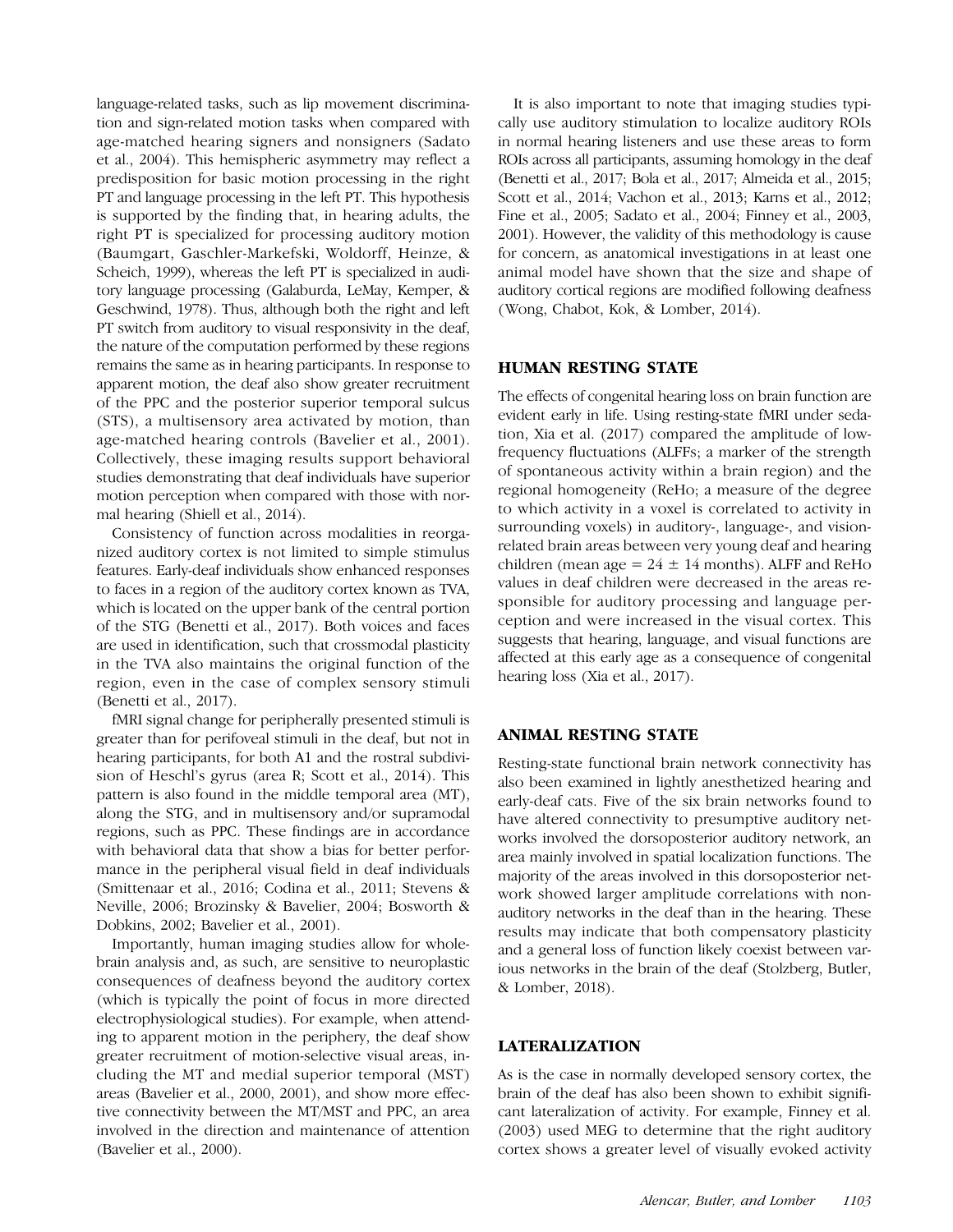in response to a sinusoidal luminance grating than the left hemisphere in the deaf. Similar laterality effects have been documented using fMRI in the superior (Vachon et al., 2013; Shibata, Kwok, Zhong, Shrier, & Numaguchi, 2001) and middle temporal gyrus (MTG; Shibata et al., 2001) and in the STS (Vachon et al., 2013) in response to apparent motion. Conversely, the congenitally deaf show greater activity in V3a, MT, and MST of the left hemisphere than the right, whereas normal hearing participants show the opposite asymmetry (Bavelier et al., 2001). Critically, normal hearing signers born to deaf parents are more similar to deaf participants than hearing nonsigners, suggesting that this particular laterality effect was the result of sign language learning and not of deafness per se (Bavelier et al., 2001).

# ANATOMICAL CHANGES

The cortical mantle is a laminar structure that consists of layers with specific inputs, outputs, and intrinsic connectivity. The thickness of the gray matter has been hypothesized to relate to the neural density and complexity of dendritic arborization within these layers—measures that are affected by experience. In this way, differences in cortical structure in the deaf may relate to enhancement or loss of function. For example, the right PT undergoes visual crossmodal plasticity in the deaf and begins responding to visual motion (Sadato et al., 2004; Finney et al., 2001). Accordingly, a correlation is observed between increased cortical thickness of the right PT as measured by magnetic resonance imaging (MRI) and enhanced visual motion detection in the deaf (Shiell, Champoux, & Zatorre, 2016). This correlation was not found in other brain regions, including the left PT, Heschl's gyrus, MT, and V1. In addition to gray matter changes, the white matter structure in the right PT also correlates with motion detection threshold in the deaf; better visual motion detection is associated with measures that suggest increased myelination and axon density, including increased fractional anisotropy, decreased mean diffusivity, and decreased radial diffusivity (Shiell & Zatorre, 2017). These findings support the idea that the right PT, in the absence of auditory input, subserves visual motion processing, mediating the enhanced motion detection performance in the deaf (Shiell et al., 2014).

In addition to changes in auditory brain regions, complementary changes are observed in the visual cortex. For example, the deaf show increased V1 total volume (Allen, Emmorey, Bruss, & Damasio, 2013), a larger V1 population receptive field encoding the peripheral visual field, and decreased V1 thickness (Smittenaar et al., 2016) when compared with age-matched hearing controls.

Detailed comparisons of neural connectivity to a number of auditory cortical regions in the cat show varying degrees of functional reorganization following deafness.

Retrograde neuronal tracer deposits in AAF reveal an increase in visual projections in both early- and late-deaf cats compared with those with normal hearing. Specifically, projections arising from the visual cortical regions, as the anterior ectosylvian visual area (AEV) and the anterolateral lateral suprasylvian area (ALLS) are substantially increased (Wong, Chabot, Kok, & Lomber, 2015). These increases are accompanied by decreases in the proportion of projections to AAF arising from other regions of auditory cortex, particularly from A1, DZ, and FAES (Wong et al., 2015). These changes are in contrast to the other core auditory area, A1, which shows very little evidence of reorganization following hearing loss onset (Chabot, Butler, & Lomber, 2015).

Following similar tracer injections in DZ, the region that mediates enhanced movement detection in the deaf (Lomber et al., 2010), projections arising from visual areas are observed in congenitally deaf cats that are not present in normal hearing cats; the visual areas of the ventral posterior ectosylvian (vPE) gyrus constitute the main source of these novel projections (Barone, Lacassagne, & Kral, 2013). Both early- and late-deafened cats also show larger proportions of projections to DZ from visual cortical areas compared with hearing animals (Kok, Chabot, & Lomber, 2014). Conversely, PAF, the region that mediates enhanced localization in the visual periphery (Lomber et al., 2011), shows no evidence of a significant change in the proportion of neurons projecting from nonauditory areas in either early- or late-deaf animals (Butler, Chabot, & Lomber, 2016). Similarly, FAES also shows functional crossmodal reorganization following deafness, but the patterns and proportion of cortical and thalamic afferents to FAES of early-deaf animals are largely the same as observed in hearing animals Meredith, Clemo, Corley, Chabot, & Lomber 2016). These latter studies suggests that crossmodal plasticity may be synaptically based, evidence for which can be seen in the average spine head diameter and spine density of FAES supragranular neurons, which were found to be significantly larger in early-deaf animals than in hearing controls (Clemo, Lomber, & Meredith, 2016), a pattern that was also mirrored for synapses in A1 (Clemo, Lomber, & Meredith, 2017).

# **CONCLUSION**

How and what does the deaf brain see? It is a question that has been asked for the last half century but which remains not fully answered. However, the studies examined here help reach important conclusions. Behavioral studies point to a visual advantage in the deaf that is acquired around 13 years of age and which is particularly evident for stimuli presented in the visual periphery (Megreya & Bindemann, 2017; Smittenaar et al., 2016; Codina et al., 2011; Stevens & Neville, 2006; Brozinsky & Bavelier, 2004; Bosworth & Dobkins, 1999, 2002; Bavelier et al., 2001). Although this advantage does not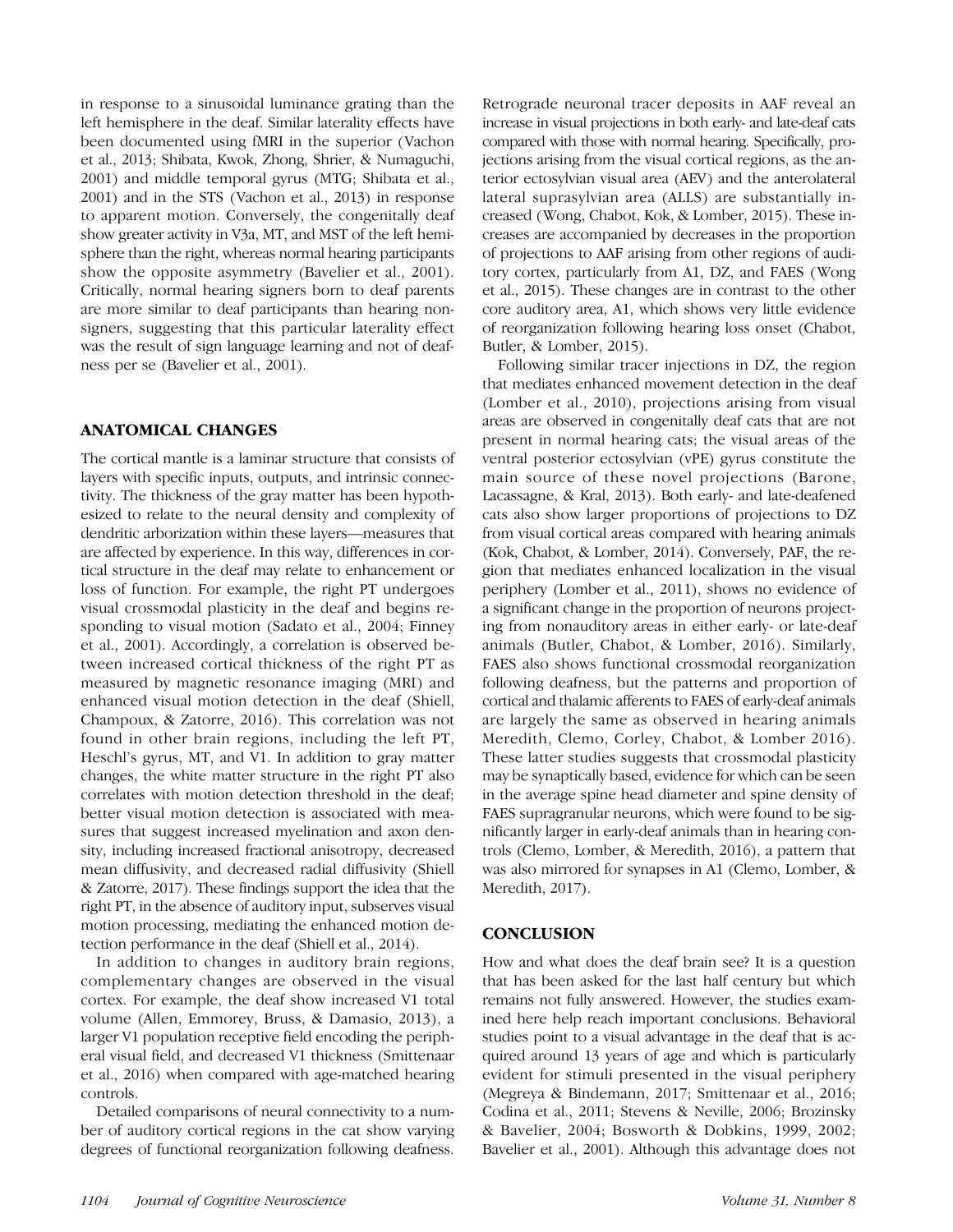universally enhance perception of all visual stimulus features, the deaf are at least as good as normal hearing individuals across all paradigms tested to date (Table 2). Overall, no visual decrements have been identified in the deaf, whereas many investigations have identified specific visual advantages. Although the deaf do not possess visual superpowers, like seeing through walls, they do have particular enhanced visual functions, such as object and facial discrimination, and peripheral visual functions, such as motion detection, visual localization, visuomotor synchronization, and Vernier acuity that are specifically enhanced compared with hearing subjects.

There is also strong evidence that recruitment of the sensory-deprived auditory cortex underlies enhancement of the remaining sensory modalities (Benetti et al., 2017; Bola et al., 2017; Twomey et al., 2017; Land et al., 2016; Almeida et al., 2015; Scott et al., 2014; Vachon et al., 2013; Karns et al., 2012; Meredith et al., 2011, 2012; Meredith & Lomber, 2011; Lomber et al., 2010; Hunt et al., 2006; Fine et al., 2005; Sadato et al., 2004; Finney et al., 2001; Rebillard et al., 1977, 1980). In contrast to the largely separable auditory and visual brain regions which arise through normal development, studies show activation of the deaf auditory cortex during visual stimulation in humans (Bola et al., 2017; Corina, Blau, LaMarr, Lawyer, & Coffey-Corina, 2017; Campbell & Sharma, 2016; Almeida et al., 2015; Bottari et al., 2014; Scott et al., 2014; Vachon et al., 2013; Karns et al., 2012; Fine et al., 2005; Sadato et al., 2004; Finney et al., 2001, 2003; Neville et al., 1983) and animal models of hearing loss (Land et al., 2016; Meredith et al., 2011, 2012; Meredith & Lomber, 2011; Hunt et al., 2006; Kral et al., 2003; Rebillard et al., 1977, 1980). These findings should not be too surprising as a multitude of studies have revealed that primary sensory cortices actually encode, or are influenced by, the presence of inputs from different sensory modalities (e.g., Karns et al., 2012; Kayser & Logothetis, 2007; Ghazanfar & Schroeder, 2006). Crossmodal plasticity exhibits region-dependent differences based on differences on their underlying connectivity. Among the potential connectional sources for primary sensory cortex are other primary sensory areas. Although primary-to-primary connectivity has received a great deal of attention recently, the literature clearly shows that primary-to-primary cortical connectivity occurs in rodents,

but there is little consistent evidence for this in nonrodents such as carnivores and nonhuman primates (Meredith & Lomber, 2017).

In some cases, visual enhancements in the deaf can be attributed to specific fields of the presumptive auditory cortex. The cortical loci identified to mediate these functions reside in deaf auditory cortex: BA 41, BA 42, and BA 22, in addition to areas R, PT, Te3 and TVA in humans; A1, AAF, DZ, FAES and PAF in cats; and A1 and AAF in both ferrets and mice. For example, using a combination of a behavioral approach and reversible deactivation, the auditory cortical area PAF has been shown to mediate enhanced visual peripheral localization, whereas area DZ mediates enhanced movement detection in congenital deaf cats (Lomber et al., 2010). In each case, the region being reorganized adopts a similar function to that which it performs in the normally developed brain, albeit contributing to a novel sensory modality. A similar conservation of function is beginning to emerge in studies of human reorganization following hearing loss.

Although a major restructuring of the neural projections between sensory brain regions was long thought to underlie functional reorganization following sensory loss, recent results from studies using retrograde tracers to quantify crossmodal projections in normal hearing and deaf animals show limited or no changes in the patterns of projections (Butler, de la Rua, Ward-Able, & Lomber, 2018; Butler, Chabot, Kral, & Lomber, 2017; Butler et al., 2016; Meredith et al., 2016; Chabot et al., 2015; Wong et al., 2015; Kok et al., 2014). Thus, future studies should consider alternate hypotheses, including the idea evidenced by Clemo et al. (2016, 2017) that synaptic level changes on projections that exist during development might give rise to functional differences in auditory cortex.

Overall, the findings from these studies show that crossmodal reorganization in auditory cortex of the deaf is responsible for the superior visual abilities of the deaf. Thus, although deafness may cause a general sensory impairment very early in life, behavioral advantages in the remaining sensory modalities emerge in adolescence and persist through adulthood. That visual perception is particularly enhanced for peripheral stimulation and stimuli in motion suggests compensatory function is related to optimizing survival in the absence of sound, a critical source of information about the world around us.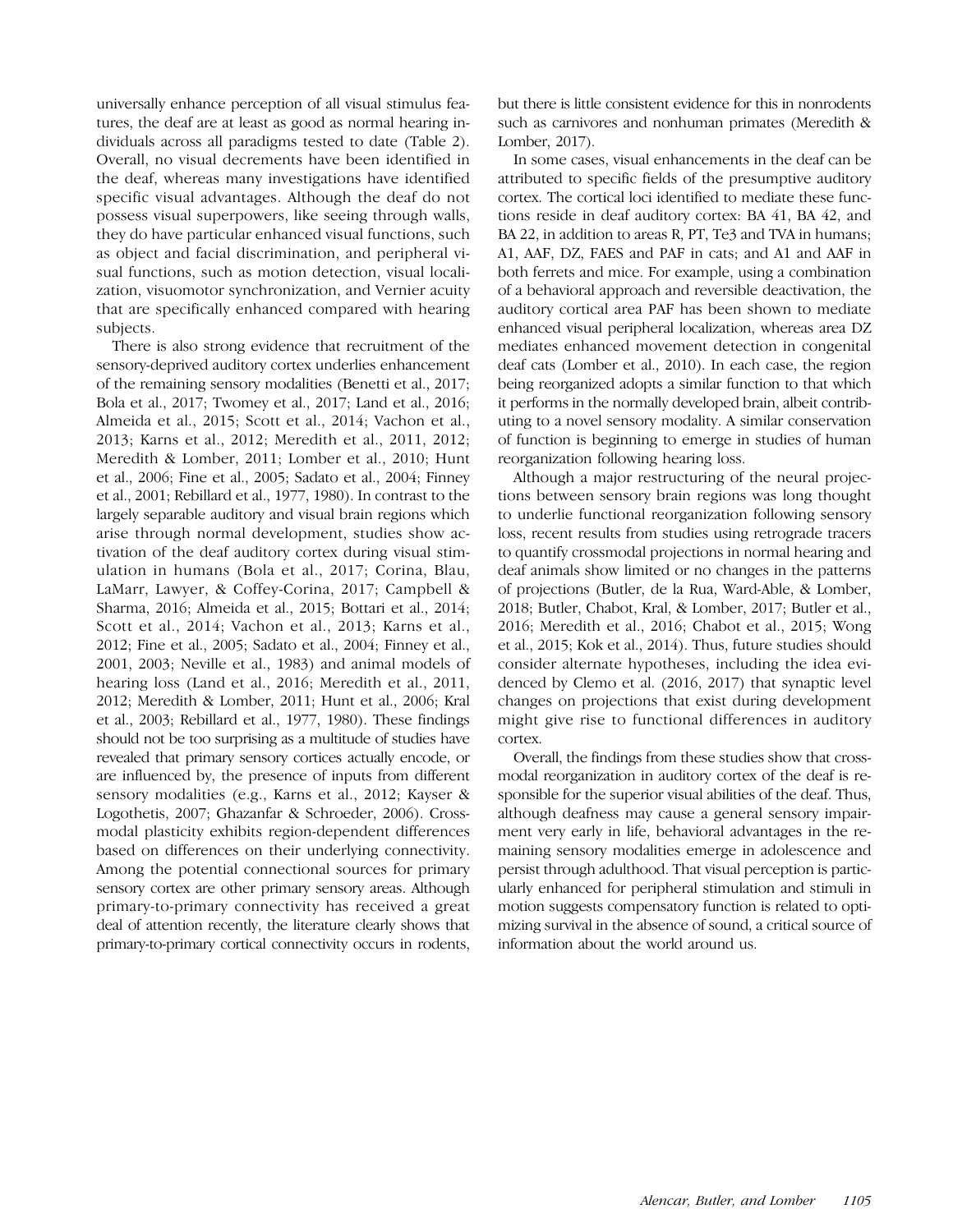# List of Abbreviations

| AAF         | anterior auditory field                           |
|-------------|---------------------------------------------------|
| ADF         | anterior dorsal field                             |
| AEV         | anterior ectosylvian visual area                  |
| <b>ALFF</b> | amplitude of low-frequency fluctuations           |
| ALLS        | anterolateral lateral suprasylvian area           |
| AVF         | anterior ventral field                            |
| A1          | primary auditory cortex                           |
| A2          | second auditory cortex                            |
| СI          | cochlear implants                                 |
| dВ          | decibels                                          |
| DP          | dorsoposterior field                              |
| dPE         | dorsal posterior ectosylvian gyrus                |
| DZ          | dorsal zone of auditory cortex                    |
| <b>FAES</b> | auditory field of the anterior ectosylvian sulcus |
| fMRI        | functional magnetic resonance imaging             |
| IN          | insular area                                      |
| <b>IPE</b>  | inferior posterior ectosylvian gyrus              |
| MEG         | magnetoencephalography                            |
| MRI         | magnetic resonance imaging                        |
| MST         | medial superior temporal area                     |
| МT          | middle temporal area                              |
| MTG         | middle temporal gyrus                             |
| MΖ          | multisensory zone                                 |
| N1          | first negative peak                               |
| PAF         | posterior auditory field                          |
| <b>PPC</b>  | posterior parietal cortex                         |
| PPF         | posterior pseudosylvian field                     |
| PSF         | posterior suprasylvian field                      |
| pSTS        | posterior superior temporal sulcus                |
| PT          | planum temporale                                  |
| P1          | first positive peak                               |
| P2          | second positive peak                              |
| R           | rostral area                                      |
| ReHo        | regional homogeneity                              |
| STC         | superior temporal cortex                          |
| STG         | superior temporal gyrus                           |
| STS         | superior temporal sulcus                          |
| T           | temporal area                                     |
| Te 3        | temporal area 3                                   |
| <b>TVA</b>  | temporal voice area                               |

| ΗF          | ultrasonic field                 |
|-------------|----------------------------------|
| <b>VAF</b>  | ventral auditory field           |
| VC.         | visual cortex                    |
| <b>VEP</b>  | visual evoked potential          |
| <b>VPAF</b> | ventral posterior auditory field |
| vPE.        | ventral posterior ectosylvian    |
| V1          | primary visual cortex            |
| /3а         | third visual cortex accessory    |

Reprint requests should be sent to Stephen G. Lomber, Department of Physiology and Pharmacology, University of Western Ontario, Medical Sciences Building, M216, 1151 Richmond Street North, London, Ontario N6A 5C1, Canada, or via e-mail: steve.lomber@uwo.ca.

#### Note

1. An international dollar is a currency unit defined by the World Bank as the amount that would buy in the cited country a comparable number of goods and services a U.S. dollar would buy in the United States (World Bank, 2017).

## **REFERENCES**

| Allen, J. S., Emmorey, K., Bruss, J., & Damasio, H. (2013).          |
|----------------------------------------------------------------------|
| Neuroanatomical differences in visual, motor, and                    |
| language cortices between congenitally deaf signers,                 |
| hearing signers, and hearing non-signers. Frontiers in               |
| Neuroanatomy, 7, 26.                                                 |
| Allman, B. L., Keniston, L. P., & Meredith, M. A. (2009). Adult      |
| deafness induces somatosensory conversion of ferret                  |
| auditory cortex. Proceedings of the National Academy of              |
| Sciences, U.S.A., 106, 5925-5930.                                    |
| Almeida, J., He, D., Chen, Q., Mahon, B. Z., Zhang, F.,              |
| Gonçalves, Ó. F., et al. (2015). Decoding visual location from       |
| neural patterns in the auditory cortex of the congenitally           |
| deaf. Psychological Science, 26, 1771-1782.                          |
| Armstrong, B. A., Neville, H. J., Hillyard, S. A., & Mitchell, T. V. |
| (2002). Auditory deprivation affects processing of motion,           |
| but not color. Cognitive Brain Research, 14, 422-434.                |
| Barone, P., Lacassagne, L., & Kral, A. (2013). Reorganization of     |
| the connectivity of cortical field DZ in congenitally deaf cat.      |
| PLoS One, 8, e60093.                                                 |
| Baumgart, F., Gaschler-Markefski, B., Woldorff, M. G., Heinze,       |
| H. J., & Scheich, H. (1999). A movement-sensitive area in            |
| auditory cortex. Nature, 400, 724-726.                               |
| Bavelier, D., Brozinsky, C., Tomann, A., Mitchell, T., Neville, H.,  |
| & Liu, G. (2001). Impact of early deafness and early exposure        |
| to sign language on the cerebral organization for motion             |
| processing. Journal of Neuroscience, 21, 8931-8942.                  |
| Bavelier, D., Dye, M. W., & Hauser, P. C. (2006). Do deaf            |
| individuals see better? Trends in Cognitive Sciences,                |
| $10, 512 - 518.$                                                     |
| Bavelier, D., & Neville, H. J. (2002). Cross-modal plasticity:       |
| Where and how? Nature Reviews Neuroscience, 3, 443-452.              |
| Bavelier, D., Tomann, A., Hutton, C., Mitchell, T., Corina, D.,      |
| Liu, G., et al. (2000). Visual attention to the periphery is         |
| enhanced in congenitally deaf individuals. Journal of                |
| Neuroscience, 20, RC93.                                              |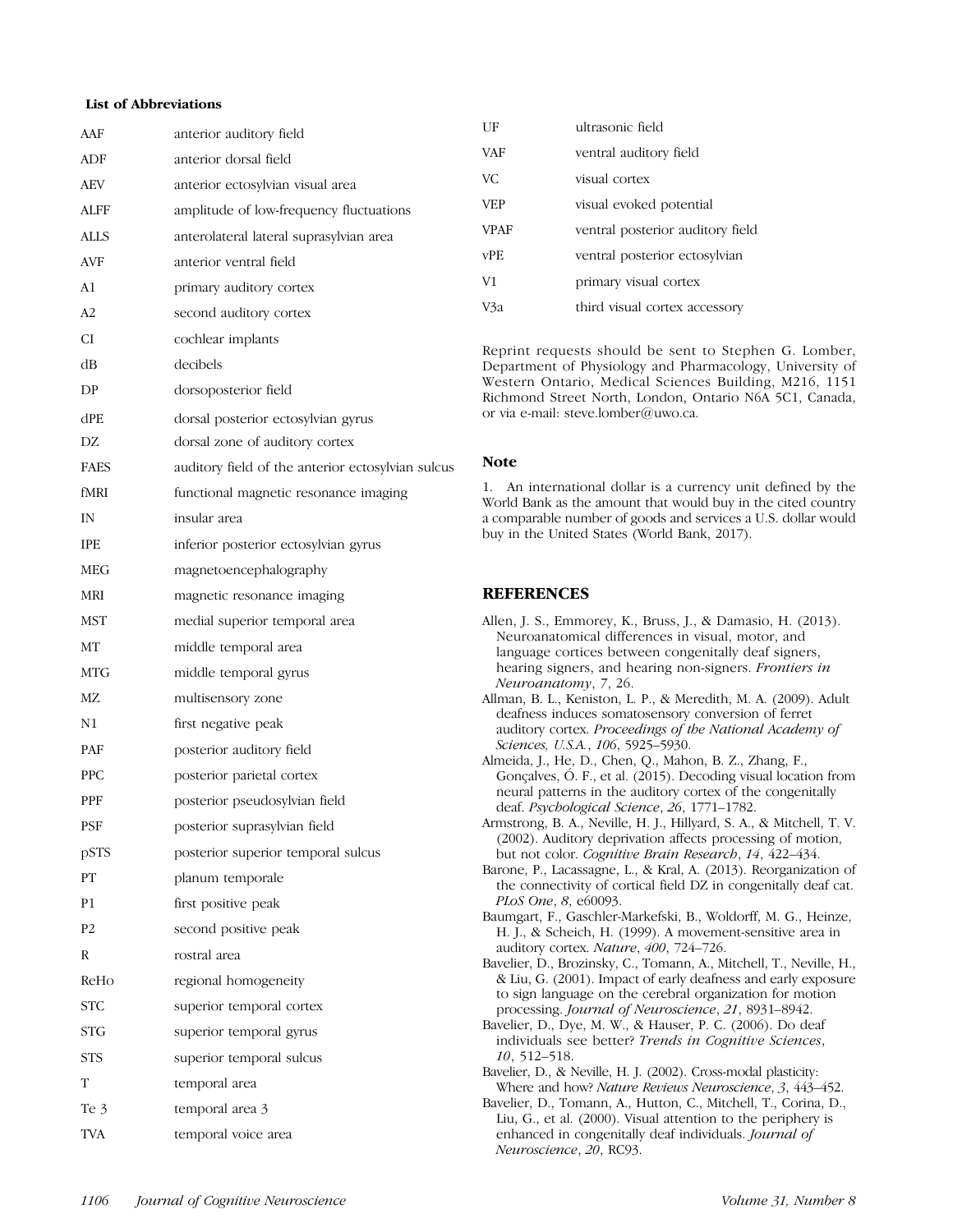Benetti, S., van Ackeren, M. J., Rabini, G., Zonca, J., Foa, V., Baruffaldi, F., et al. (2017). Functional selectivity for face processing in the temporal voice area of early deaf individuals. Proceedings of the National Academy of Sciences, U.S.A., 114, E6437–E6446.

Berryman, J., et al. (2006) Listen Hear! The economic impact and cost of hearing loss in Australia. Access Economics.

Bola, Ł., Zimmermann, M., Mostowski, P., Jednoróg, K., Marchewka, A., Rutkowski, P., et al. (2017). Task-specific reorganization of the auditory cortex in deaf humans. Proceedings of the National Academy of Sciences, U.S.A., 114, E600–E609.

Bosworth, R. G., & Dobkins, K. R. (1999). Left-hemisphere dominance for motion processing in deaf signers. Psychological Science, 10, 256–262.

Bosworth, R. G., & Dobkins, K. R. (2002). Visual field asymmetries for motion processing in deaf and hearing signers. Brain and Cognition, 49, 170–181.

Bottari, D., Heimler, B., Caclin, A., Dalmolin, A., Giard, M. H., & Pavani, F. (2014). Visual change detection recruits auditory cortices in early deafness. Neuroimage, 94, 172–184.

Bross, M. (1979). Residual sensory capacities of the deaf: A signal detection analysis of a visual discrimination task. Perceptual and Motor Skills, 48, 187–194.

Bross, M., & Sauerwein, H. (1980). Signal detection of visual flicker in deaf and hearing individuals. Perceptual and Motor Skills, 51, 839–843.

Brozinsky, C. J., & Bavelier, D. (2004). Motion velocity thresholds in deaf signers: Changes in lateralization but not in overall sensitivity. Cognitive Brain Research, 21, 1–10.

Butler, B. E., Chabot, N., Kral, A., & Lomber, S. G. (2017). Origins of thalamic and cortical projections to the posterior auditory field in congenitally-deaf cats. Hearing Research, 343, 118–127.

Butler, B. E., Chabot, N., & Lomber, S. G. (2016). Quantifying and comparing the pattern of thalamic and cortical projections to the posterior auditory field in hearing and deaf cats. Journal of Comparative Neurology, 524, 3042–3063.

Butler, B. E., de la Rua, A., Ward-Able, T., & Lomber, S. G. (2018). Cortical and thalamic connectivity to the second auditory cortex of the cat is resilient to the onset of deafness. Brain Structure and Function, 223, 819–835.

Butler, B. E., & Lomber, S. G. (2013). Functional and structural changes throughout the auditory system following congenital and early-onset deafness: Implications for hearing restoration. Frontiers in Systems Neuroscience, 7, 92.

Campbell, J., & Sharma, A. (2016). Distinct visual evoked potential morphological patterns for apparent motion processing in school-aged children. Frontiers in Human Neuroscience, 10, 277.

Cardin, V., Orfanidou, E., Rönnberg, J., Capek, C. M., Rudner, M., & Woll, B. (2013). Dissociating cognitive and sensory neural plasticity in human superior temporal cortex. Nature Communications, 4, 1473.

Carriere, B. N., Royal, D. W., Perrault, T. J., Morrison, S. P., Vaughan, J. W., Stein, B. E., et al. (2007). Visual deprivation alters the development of cortical multisensory integration. Journal of Neurophysiology, 98, 2858–2867.

Chabot, N., Butler, B. E., & Lomber, S. G. (2015). Differential modification of cortical and thalamic projections to cat primary auditory cortex following early- and late-onset deafness. Journal of Comparative Neurology, 523, 2297–2320.

Charroó-Ruíz, L. E., Picó, T., Pérez-Abalo, M. C., Hernández, M. D. C., Bermejo, S., Bermejo, B., et al. (2013). Cross-modal plasticity in deaf child cochlear implant candidates assessed using visual and somatosensory evoked potentials. MEDICC Review, 15, 16–22.

Chlubnová, J., Kremláček, J., Kubová, Z., & Kuba, M. (2005). Visual evoked potentials and event related potentials in congenitally deaf subjects. Physiological Research, 54, 577–583.

Clemo, H. R., Lomber, S. G., & Meredith, M. A. (2016). Synaptic basis for cross-modal plasticity: Enhanced supragranular dendritic spine density in anterior ectosylvian auditory cortex of the early deaf cat. Cerebral Cortex, 26, 1365–1376.

Clemo, H. R., Lomber, S. G., & Meredith, M. A. (2017). Synaptic distribution and plasticity in primary auditory cortex (A1) exhibits laminar and cell-specific changes in the deaf. Hearing Research, 353, 122–134.

Codina, C., Buckley, D., Port, M., & Pascalis, O. (2011). Deaf and hearing children: A comparison of peripheral vision development. Developmental Science, 14, 725–737.

Corina, D. P., Blau, S., LaMarr, T., Lawyer, L. A., & Coffey-Corina, S. (2017). Auditory and visual electrophysiology of deaf children with cochlear implants: Implications for cross-modal plasticity. Frontiers in Psychology, 8, 59.

Da Costa, S., van der Zwaag, W., Marques, J. P., Frackowiak, R. S., Clarke, S., & Saenz, M. (2011). Human primary auditory cortex follows the shape of Heschl's gyrus. Journal of Neuroscience, 31, 14067–14075.

Fine, I., Finney, E. M., Boynton, G. M., & Dobkins, K. R. (2005). Comparing the effects of auditory deprivation and sign language within the auditory and visual cortex. Journal of Cognitive Neuroscience, 17, 1621–1637.

Finney, E. M., Clementz, B. A., Hickok, G., & Dobkins, K. R. (2003). Visual stimuli activate auditory cortex in deaf subjects: Evidence from MEG. NeuroReport, 14, 1425–1427.

Finney, E. M., & Dobkins, K. R. (2001). Visual contrast sensitivity in deaf versus hearing populations: Exploring the perceptual consequences of auditory deprivation and experience with a visual language. Cognitive Brain Research, 11, 171–183.

Finney, E. M., Fine, I., & Dobkins, K. R. (2001). Visual stimuli activate auditory cortex in the deaf. Nature Neuroscience, 4, 1171–1173.

Galaburda, A. M., LeMay, M., Kemper, T. L., & Geschwind, N. (1978). Right-left asymmetrics in the brain. Science, 199, 852–856.

Ghazanfar, A. A., & Schroeder, C. E. (2006). Is neocortex essentially multisensory? Trends in Cognitive Science, 10, 278–285.

Gilbert, C. D. (2013). The constructive nature of visual processing. In E. R. Kandel, J. H. Schwartz, T. M. Jessell, S. A. Siegelbaum, & A. J. Hudspeth (Eds.), Principals of neural science (5th ed., pp. 556–576). New York: McGraw-Hill Medical.

Hauthal, N., Sandmann, P., Debener, S., & Thorne, J. D. (2013). Visual movement perception in deaf and hearing individuals. Advances in Cognitive Psychology, 9, 53–61.

Hauthal, N., Thorne, J. D., Debener, S., & Sandmann, P. (2014). Source localisation of visual evoked potentials in congenitally deaf individuals. Brain Topography, 27, 412–424.

Heimler, B., Weisz, N., & Collignon, O. (2014). Revisiting the adaptive and maladaptive effects of crossmodal plasticity. Neuroscience, 283, 44–63.

Hickok, G., Poeppel, D., Clark, K., Buxton, R. B., Rowley, H. A., & Roberts, T. P. (1997). Sensory mapping in a congenitally deaf subject: MEG and fRMI studies of cross-modal nonplasticity. Human Brain Mapping, 5, 437–444.

Hollingsworth, R., Ludlow, A. K., Wilkins, A., Calver, R., & Allen, P. M. (2014). Visual performance and ocular abnormalities in deaf children and young adults: A literature review. Acta Ophthalmologica, 92, 305–310.

Hunt, D. L., Yamoah, E. N., & Krubitzer, L. (2006). Multisensory plasticity in congenitally deaf mice: How are cortical areas functionally specified? Neuroscience, 139, 1507–1524.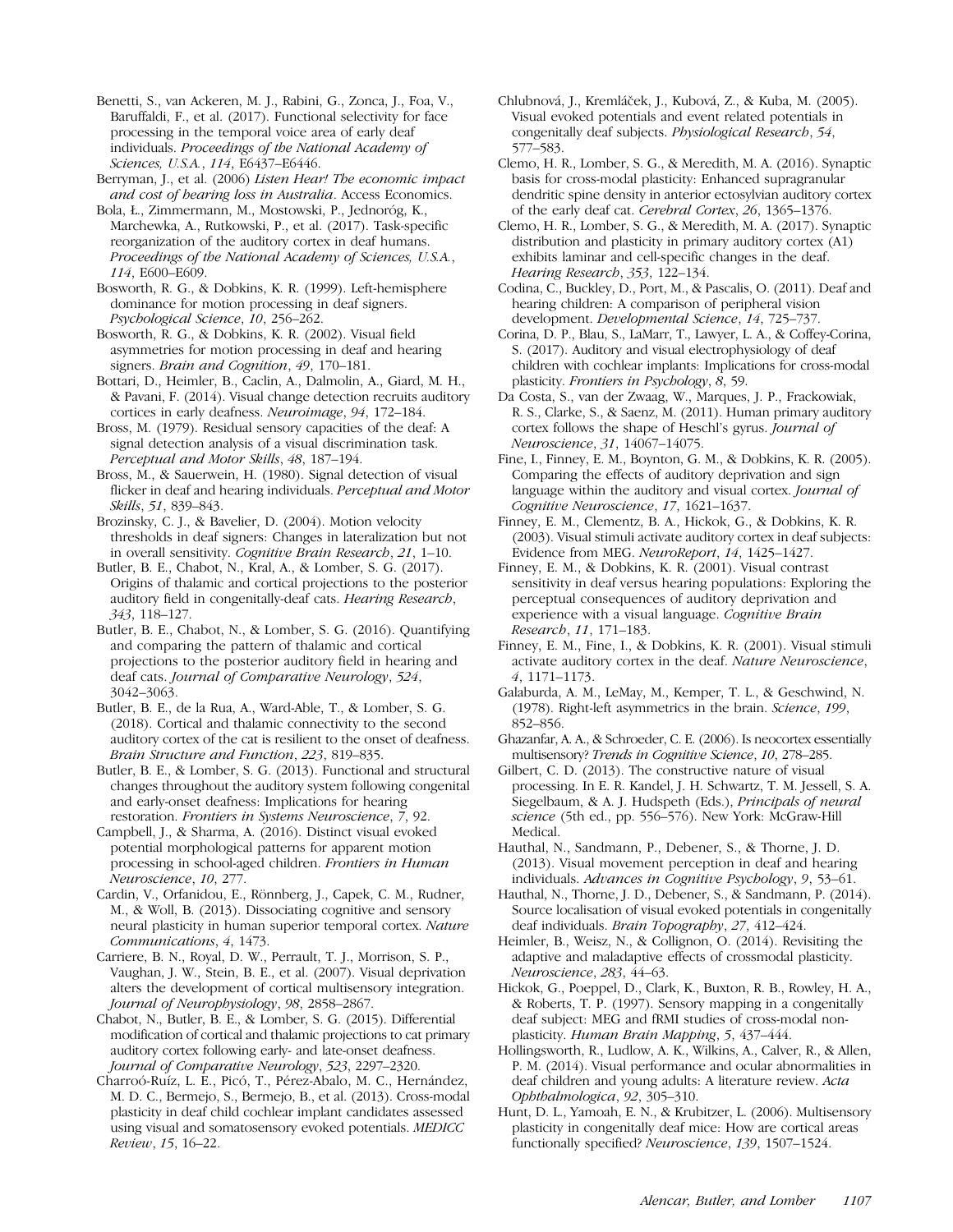Iversen, J. R., Patel, A. D., Nicodemus, B., & Emmorey, K. (2015). Synchronization to auditory and visual rhythms in hearing and deaf individuals. Cognition, 134, 232–244.

Karns, C. M., Dow, M. W., & Neville, H. J. (2012). Altered crossmodal processing in the primary auditory cortex of congenitally deaf adults: A visual-somatosensory fMRI study with a doubleflash illusion. Journal of Neuroscience, 32, 9626-9638.

Kayser, C., & Logothetis, N. K. (2007). Do early sensory cortices integrate cross-modal information? Brain Structure and Function, 212, 121–132.

Kim, M.-B., Shim, H.-Y., Jin, S. H., Kang, S., Woo, J., Han, J. C., et al. (2016). Cross-modal and intra-modal characteristics of visual function and speech perception performance in postlingually deafened, cochlear implant users. PLoS One, 11, e0148466.

Kok, M. A., Chabot, N., & Lomber, S. G. (2014). Cross-modal reorganization of cortical afferents to dorsal auditory cortex following early- and late-onset deafness. Journal of Comparative Neurology, 522, 654–675.

Kral, A., Schröder, J.-H., Klinke, R., & Engel, A. K. (2003). Absence of cross-modal reorganization in the primary auditory cortex of congenitally deaf cats. Experimental Brain Research, 153, 605–613.

Land, R., Baumhoff, P., Tillein, J., Lomber, S. G., Hubka, P., & Kral, A. (2016). Cross-modal plasticity in higher-order auditory cortex of congenitally deaf cats does not limit auditory responsiveness to cochlear implants. Journal of Neuroscience, 36, 6175–6185.

Las, L., Shapira, A. H., & Nelken, I. (2008). Functional gradients of auditory sensitivity along the anterior ectosylvian sulcus of the cat. Journal of Neuroscience, 28, 3657–3667.

Lomber, S. G., Meredith, M. A., & Kral, A. (2010). Cross-modal plasticity in specific auditory cortices underlies visual compensations in the deaf. Nature Neuroscience, 13, 1421–1427.

Lomber, S. G., Meredith, M. A., & Kral, A. (2011). Adaptive crossmodal plasticity in deaf auditory cortex: Areal and laminar contributions to supranormal vision in the deaf. Progress in Brain Research, 191, 251–270.

Lu, J. F., Zhang, H., Wu, J. S., Yao, C. J., Zhuang, D. X., Qiu, T. M., et al. (2012). "Awake" intraoperative functional MRI (ai-fMRI) for mapping the eloquent cortex: Is it possible in awake craniotomy? Neuroimage Clinical, 2, 132–142.

Makeig, S., Jung, T. P., Bell, A. J., Ghahremani, D., & Sejnowski, T. J. (1997). Blind separation of auditory event-related brain responses into independent components. Proceedings of the National Academy of Sciences, U.S.A., 94, 10979–10984.

Malhotra, S., Hall, A. J., & Lomber, S. G. (2004). Cortical control of sound localization in the cat: Unilateral cooling deactivation of 19 cerebral areas. Journal of Neurophysiology, 92, 1625–1643.

Megreya, A. M., & Bindemann, M. (2017). A visual processing advantage for young-adolescent deaf observers: Evidence from face and object matching tasks. Scientific Reports, 7, 41133.

Merabet, L. B., & Pascual-Leone, A. (2010). Neural reorganization following sensory loss: The opportunity of change. Nature Reviews Neuroscience, 11, 44–52.

Meredith, M. A., & Allman, B. L. (2009). Subthreshold multisensory processing in cat auditory cortex. NeuroReport, 20, 126–131.

Meredith, M. A., & Allman, B. L. (2012). Early hearingimpairment results in crossmodal reorganization of ferret core auditory cortex. Neural Plasticity, 2012, 13.

Meredith, M. A., & Allman, B. L. (2015). Single-unit analysis of somatosensory processing in the core auditory cortex of hearing ferrets. European Journal of Neuroscience, 41, 686–698.

Meredith, M. A., Clemo, H. R., Corley, S. B., Chabot, N., & Lomber, S. G. (2016). Cortical and thalamic connectivity of the auditory anterior ectosylvian cortex of early-deaf cats: Implications for neural mechanisms of crossmodal plasticity. Hearing Research, 333, 25–36.

Meredith, M. A., Keniston, L. P., & Allman, B. L. (2012). Multisensory dysfunction accompanies crossmodal plasticity following adult hearing impairment. Neuroscience, 214, 136–148.

Meredith, M. A., Kryklywy, J., McMillan, A. J., Malhotra, S., Lum-Tai, R., & Lomber, S. G. (2011). Crossmodal reorganization in the early deaf switches sensory, but not behavioral roles of auditory cortex. Proceedings of the National Academy of Sciences, U.S.A., 108, 8856–8861.

Meredith, M. A., & Lomber, S. G. (2011). Somatosensory and visual crossmodal plasticity in the anterior auditory field of early-deaf cats. Hearing Research, 280, 38–47.

Meredith, M. A., & Lomber, S. G. (2017). Species-dependent role of crossmodal connectivity among the primary sensory cortices. Hearing Research, 343, 83–91.

Mills, C. B. (1985). Perception of visual temporal patterns by deaf and hearing adults. Bulletin of the Psychonomic Society, 23, 483–486.

Mitchell, T. V., & Maslin, M. T. (2007). How vision matters for individuals with hearing loss. International Journal of Audiology, 46, 500–511.

Morosan, P., Schleicher, A., Amunts, K., & Zilles, K. (2005). Multimodal architectonic mapping of human superior temporal gyrus. Anatomy and Embriology, 210, 401-406.

Morton, N. E. (1991). Genetic epidemiology of hearing impairment. Annals of the New York Academy of Sciences, 630, 16–31.

Neville, H., & Bavelier, D. (2002). Human brain plasticity: Evidence from sensory deprivation and altered language experience. Progress in Brain Research, 138, 177–188.

Neville, H. J., Schmidt, A., & Kutas, M. (1983). Altered visualevoked potentials in congenitally deaf adults. Brain Research, 266, 127–132.

Parasnis, I., Samar, V., Bettger, J., & Sathe, K. (1996). Does deafness lead to enhancement of visual spatial cognition in children? Negative evidence from deaf nonsigners. Journal of Deaf Studies and Deaf Education, 1, 145–152.

Pavani, F., & Bottari, D. (2012). Visual abilities in individuals with profound deafness a critical review. In M. M. Murray & M. T. Wallace (Eds.), The neural bases of multisensory processes (pp. 423–448). Boca Raton: CRC Press/Taylor & Francis.

Poizner, H., & Tallal, P. (1987). Temporal processing in deaf signers. Brain and Language, 30, 52–62.

Rauschecker, J. P. (1995). Compensatory plasticity and sensory substitution in the cerebral cortex. Trends in Neurosciences, 18, 36–43.

Rauschecker, J. P., & Korte, M. (1993). Auditory compensation for early blindness in cat cerebral cortex. Journal of Neuroscience, 13, 4538–4548.

Rebillard, G., Carlier, E., Rebillard, M., & Pujol, R. (1977). Enhancement of visual responses on the primary auditory cortex of the cat after an early destruction of cochlear receptors. Brain Research, 129, 162–164.

Rebillard, G., Rebillard, M., & Pujol, R. (1980). Factors affecting the recording of visual-evoked potentials from the deaf cat primary auditory cortex (AI). Brain Research, 188, 252–254.

Sadato, N., Okada, T., Honda, M., Matsuki, K., Yoshida, M., Kashikura, K., et al. (2004). Cross-modal integration and plastic changes revealed by lip movement, random-dot motion and sign languages in the hearing and deaf. Cerebral Cortex, 15, 1113–1122.

Scott, G. D., Karns, C. M., Dow, M. W., Stevens, C., & Neville, H. J. (2014). Enhanced peripheral visual processing in